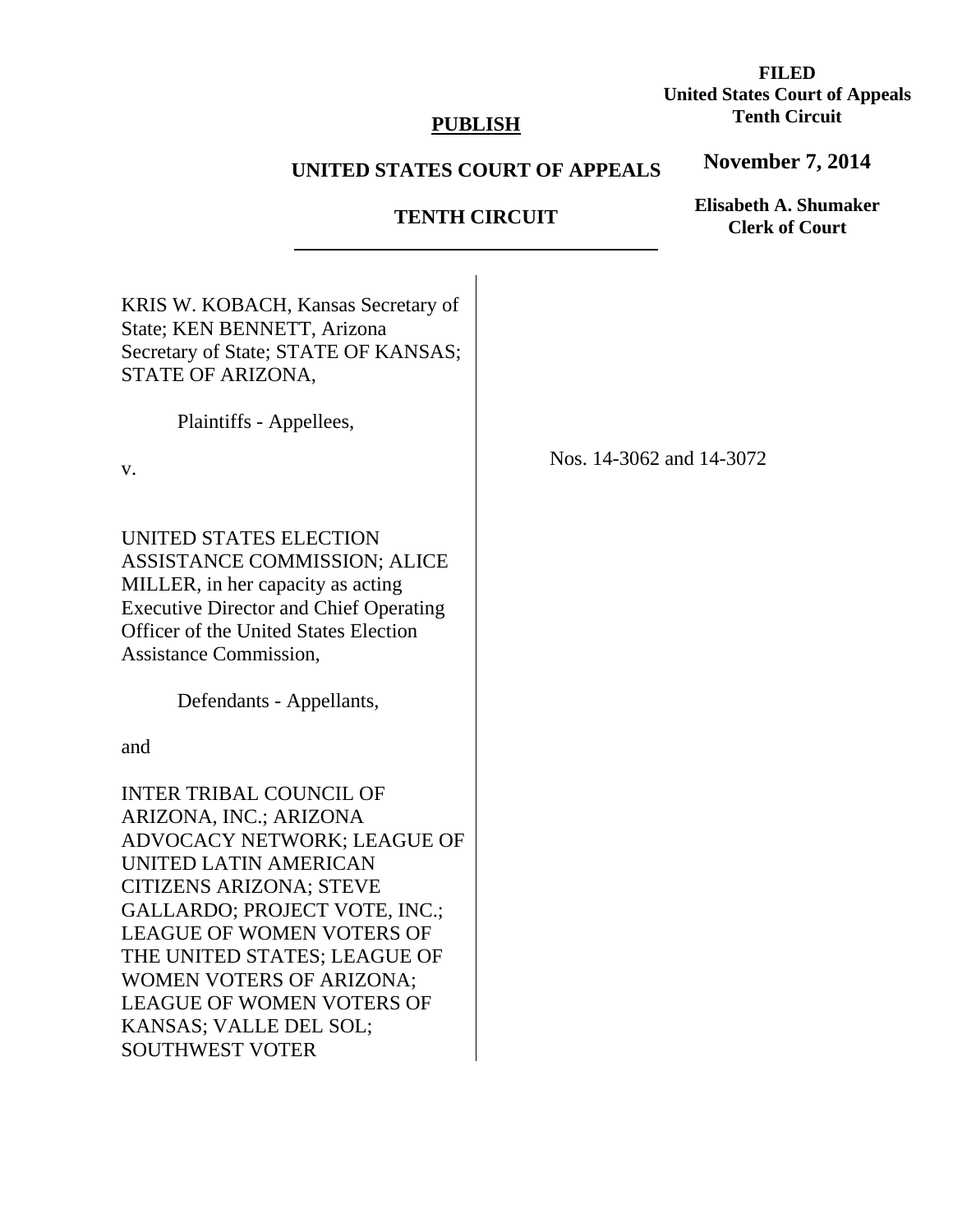REGISTRATION EDUCATION PROJECT; COMMON CAUSE; CHICANOS POR LA CAUSA, INC.; DEBRA LOPEZ,

> Defendant Intervenors - Appellants.

------------------------------

REPRESENTATIVES NANCY PELOSI, STENY H. HOYER, JAMES E. CLYBURN, XAVIER BECERRA, MARCIA L. FUDGE, RUBEN HINOJOSA, JUDY CHU, ROBERT A. BRADY; ROCK THE VOTE; VOTO LATINO; PROTECTING ARIZONA'S FAMILY COALITION; NONPROFIT VOTE; FAIR SHARE EDUCATION FUND; FAIR SHARE; AMERICAN UNITY LEGAL DEFENSE FUND; ALLIED EDUCATIONAL FOUNDATION; JUDICIAL WATCH, INC.; EAGLE FORUM EDUCATION & LEGAL DEFENSE FUND; THE STATES OF GEORGIA AND ALABAMA,

 $\overline{a}$ 

Amici Curiae.

**Appeal from the United States District Court for the District of Kansas (D.C. No. 5:13-CV-04095-EFM-TJJ)**

Bonnie I. Robin-Vergeer (Jocelyn Samuels, Acting Assistant Attorney General, and Diana K. Flynn and Sasha Samberg-Champion, attorneys, with her on the briefs), United States Department of Justice Civil Rights Division - Appellate Section, Washington, D.C., for the Defendants-Appellants.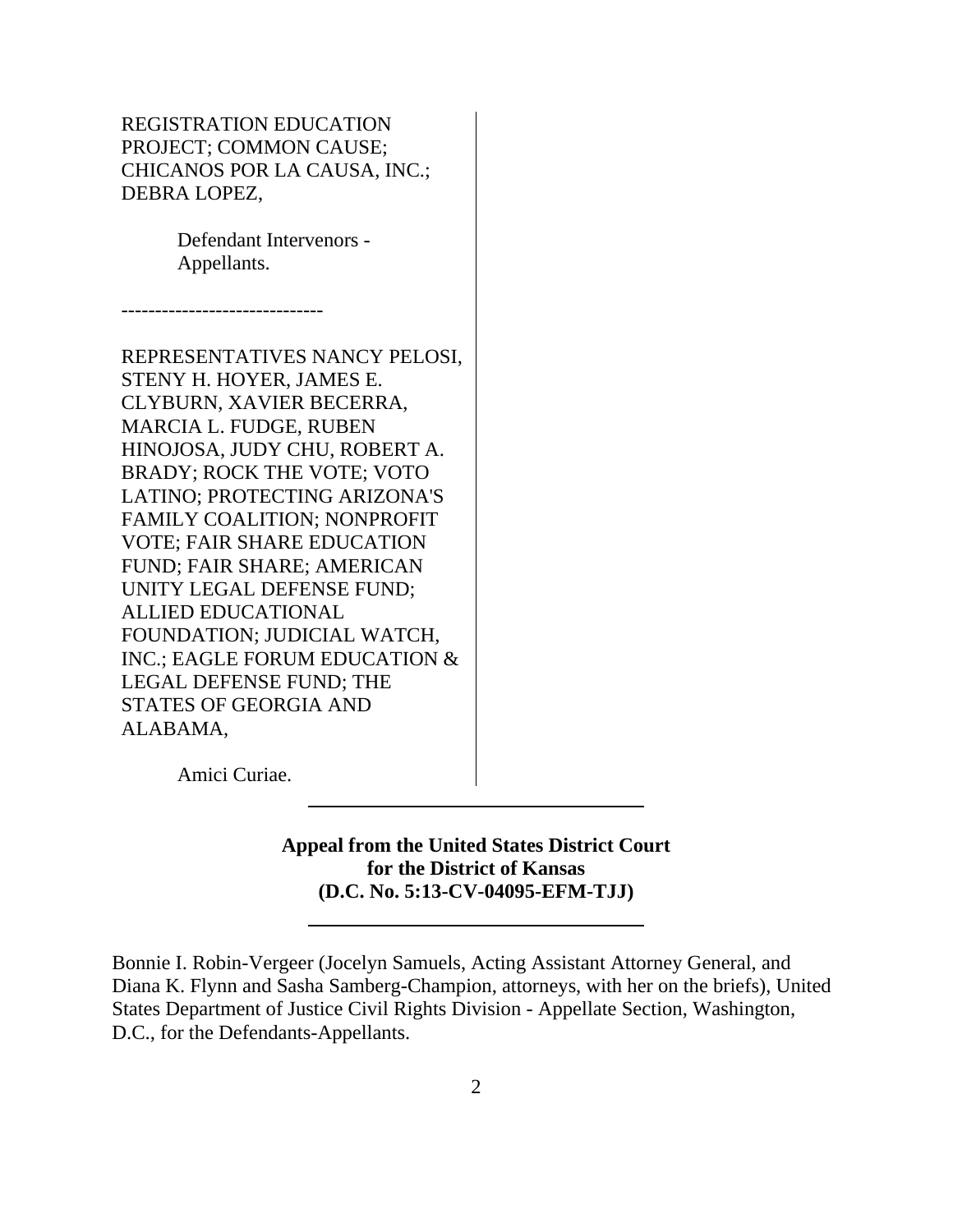Kris W. Kobach, Secretary of State of Kansas (Thomas E. Knutzen and Caleb D. Crook, Kansas Secretary of State's Office, Topeka Kansas; Thomas C. Horne, Attorney General of Arizona and Michele L. Forney, Arizona Attorney General's Office, Phoenix, Arizona; and Derek Schmidt, Attorney General of Kansas and Stephen R. McAllister and Jeffrey A. Chanay, Kansas Attorney General's Office, Topeka, Kansas, with him on the brief), Kansas Secretary of State's Office, Topeka, Kansas for the Plaintiffs-Appellees.

Susan Davies, Jonathan Janow, and Rachel B. Funk, Kirkland & Ellis LLP, Washington, D.C.; Michael C. Keats, Bonnie L. Jarrett, and Adam Teitcher, Kirkland & Ellis LLP, New York, New York; David G. Seely, Fleeson, Gooing, Coulson & Kitch LLC, Wichita, Kansas; and Wendy R. Weiser, Tomas Lopez, and Jonathan Brater, Brennan Center for Justice at NYU School of Law, New York, New York, Michelle Kanter Cohen, Project Vote, Inc., Washington, D.C.; Lee Thompson, Erin C. Thompson, Thompson Law Firm, LLC, Wichita, Kansas; and Robert N. Weiner, John A. Freedman, Andrew W. Beyer, and Andrew Treaster, Arnold & Porter, LLP, Washington, D.C.; Nina Perales, Ernest Herrera, Mexican American Legal Defense and Education Fund, San Antonio, Texas; Jeffrey J. Simon and Judd M. Treeman, Husch Blackwell LLP, Kansas City, Missouri; Linda Smith, Adam P. KohSweeney, and J. Jorge deNeve, O'Melveny & Myers LLP, Los Angeles, California; Lane Williams and Kip Elliot, Disability Rights Center of Kansas, Topeka, Kansas; Mark A. Posner and Erandi Zamora, Lawyers' Committee for Civil Rights Under Law, Washington, D.C.; Linda Stein, Errol R. Patterson, and Jason A. Abel, Steptoe & Johnson, LLP, Washington, D.C.; Joe P. Sparks, Laurel A. Herrmann, and Julia M. Kolsrud, The Sparks Law Firm, P.C., Scottsdale, Arizona; David B. Rosenbaum, Thomas L. Hudson, and Anna H. Finn, Osborn Maledon, P.A., Phoenix, Arizona; and Daniel B. Kohrman, AARP Foundation Litigation, Washington, D.C., submitted a brief on behalf of Intervenors-Appellants League of Women Voters of the United States, League of Women Voters of Arizona, League of Women Voters of Kansas, Project Vote, Inc., Southwest Voter Registration Education Project, Common Cause, Chicanos Por La Causa, Inc., Debra Lopez, and Inter Tribal Council of Arizona, Inc., Arizona Advocacy Network, League of United Latin American Citizens Arizona, and Steve Gallardo.

Nina Perales, Ernest Herrera, Mexican American Legal Defense and Education Fund, San Antonio, Texas; Jeffrey J. Simon and Judd M. Treeman, Husch Blackwell LLP, Kansas City, Missouri; Linda Smith, Adam P. KohSweeney, and J. Jorge deNeve, O'Melveny & Myers LLP, Los Angeles, California, submitted a brief on behalf of Intervenor-Appellant Valle Del Sol.

Bradley J. Schlozman, Hinkle Law Firm, LLC, Wichita, Kansas, and Robert D. Popper and Chris Fedeli, Judicial Watch, Inc., Washington, D.C., filed an amicus curiae brief for Judicial Watch, Inc. and Allied Educational Foundation.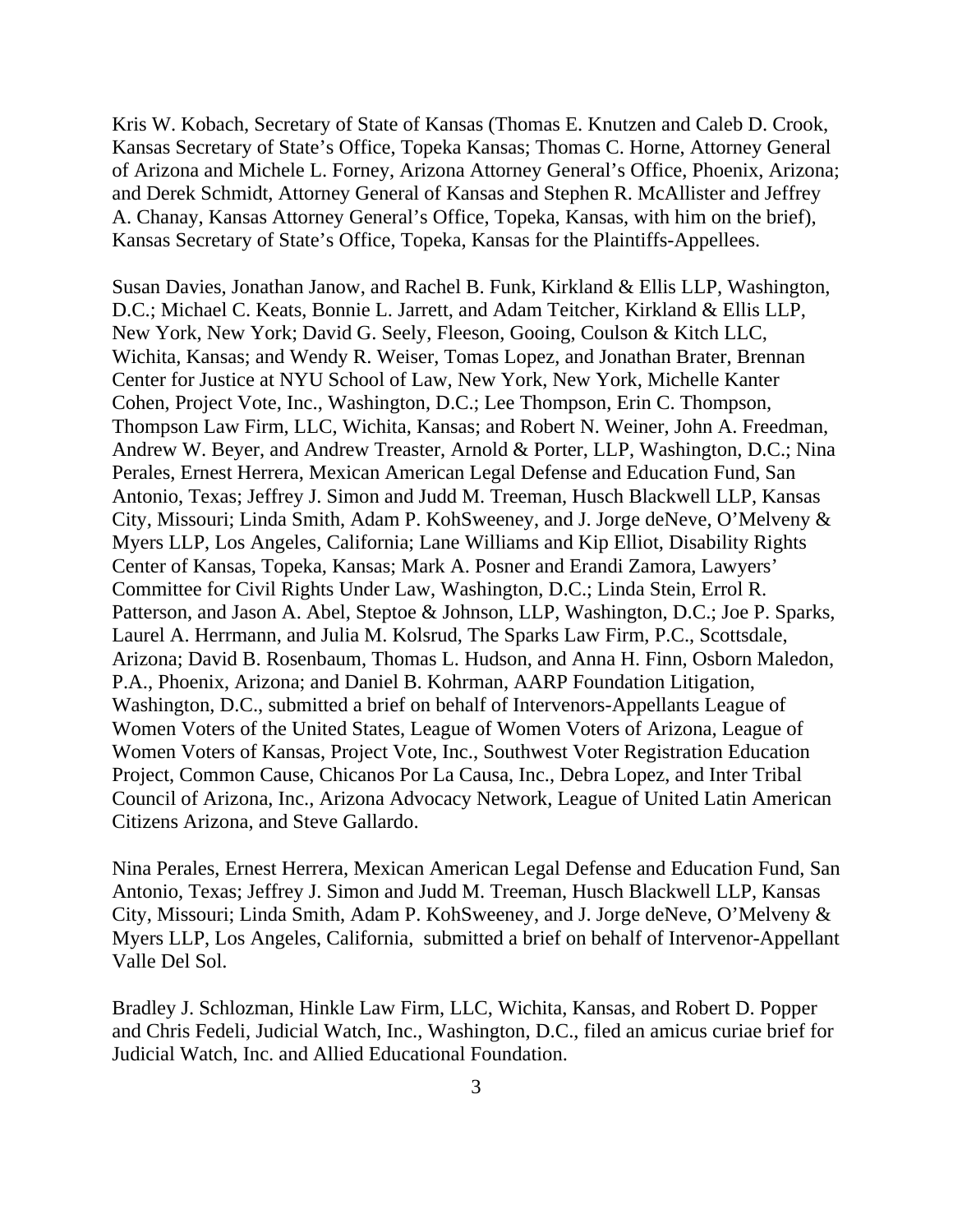Lawrence J. Joseph, Washington, D.C., filed an amicus curiae brief for Eagle Forum Education & Legal Defense Fund.

Edith Hakola, American Unity Legal Defense Fund, Warrenton, Virginia, and Barnaby Zall, Weinberg, Jacobs Tolani, Bethesda, Maryland, filed an amicus curiae brief for American Unity Legal Defense Fund.

Luther Strange, Alabama Attorney General, Samuel S. Olens, Georgia Attorney General, and Dennis Dunn, Deputy Attorney General, Georgia Department of Law, Atlanta, Georgia, Montgomery, Alabama, filed an amicus curiae brief for the States of Georgia and Alabama.

Karl J. Sandstrom, Perkins Coie, LLP, Washington, D.C., and Joshua L. Kaul, Perkins Coie, LLP, Madison, Wisconsin, filed an amicus curiae brief for Representatives Nancy Pelosi, Steny H. Hoyer, James E. Clyburn, Xavier Becerra, Marcia L. Fudge, Ruben Hinojosa, Judy Chu, and Robert A. Brady.

Stuart C. Naifeh, Demos, New York, New York, and Brenda Wright and Lisa J. Danetz, Demos, Brighton, Massachusetts, filed an amicus curiae brief for Community Voter Registration Organizations.

Before **LUCERO**, **HOLMES**, and **PHILLIPS**, Circuit Judges.

 $\overline{\phantom{a}}$ 

 $\overline{a}$ 

**LUCERO**, Circuit Judge.

Arizona Secretary of State Ken Bennett and Kansas Secretary of State Kris

Kobach sought, on behalf of their respective states, that the Election Assistance

Commission ("EAC") add language requiring documentary proof of citizenship to each

state's instructions on the federal voter registration form ("Federal Form"). The EAC

concluded that the additional language was unnecessary and denied their requests. After

Kobach and Bennett filed suit challenging the EAC's decision, the district court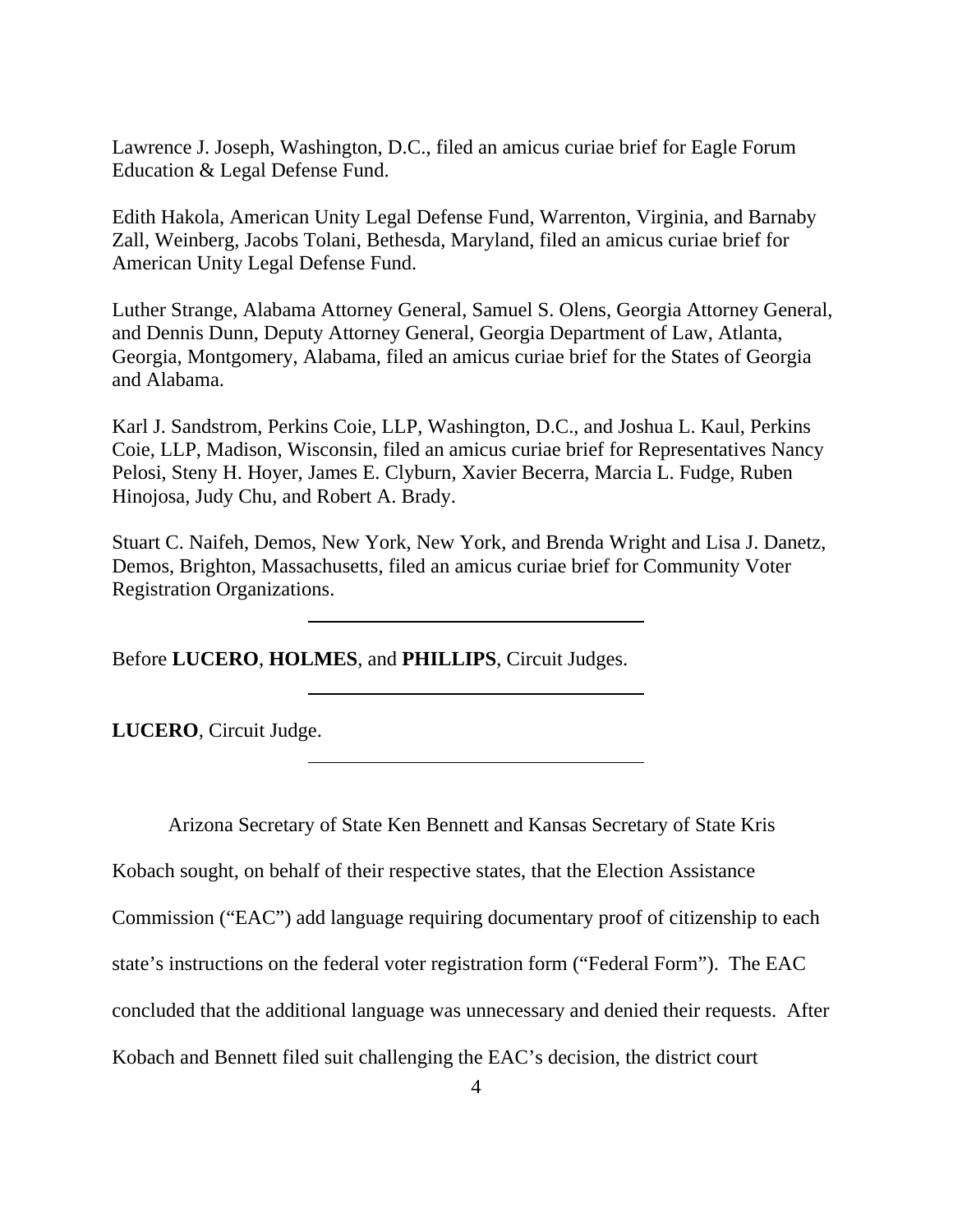concluded that the agency had a nondiscretionary duty to grant their requests. We hold that the district court's conclusion is in error in that it is plainly in conflict with the Supreme Court's decision in Arizona v. Inter Tribal Council of Arizona, Inc., 133 S. Ct. 2247 (2013) (ITCA). Were the agency's duty "nondiscretionary," the ITCA majority would have so concluded and arrived at an opposite result. This would, of course, have rendered the Court's suggested option of Administrative Procedure Act ("APA") appellate review both unnecessary and inapplicable. It would also have made the Justice Thomas dissenting opinion endorsing the theory Arizona and Kansas bring to us in this appeal the majority not the dissent. This is one of those instances in which the dissent clearly tells us what the law is not. It is not as if the proposition had not occurred to the majority of the Court. Applying traditional APA review standards, our thorough reading of the record establishes that Kobach and Bennett have failed to advance proof that registration fraud in the use of the Federal Form prevented Arizona and Kansas from enforcing their voter qualifications. Exercising jurisdiction under 28 U.S.C. § 1291, we therefore reverse the grant of judgment favoring Kobach and Bennett, and remand with instructions to vacate.

## **I**

The present appeal is the latest installment in a long-running dispute over the Federal Form. In 2004, Arizona passed Proposition 200, which requires documentary proof of citizenship for voter registration. On December 12, 2005, Arizona asked the EAC to add language to the Federal Form's state-specific instructions indicating a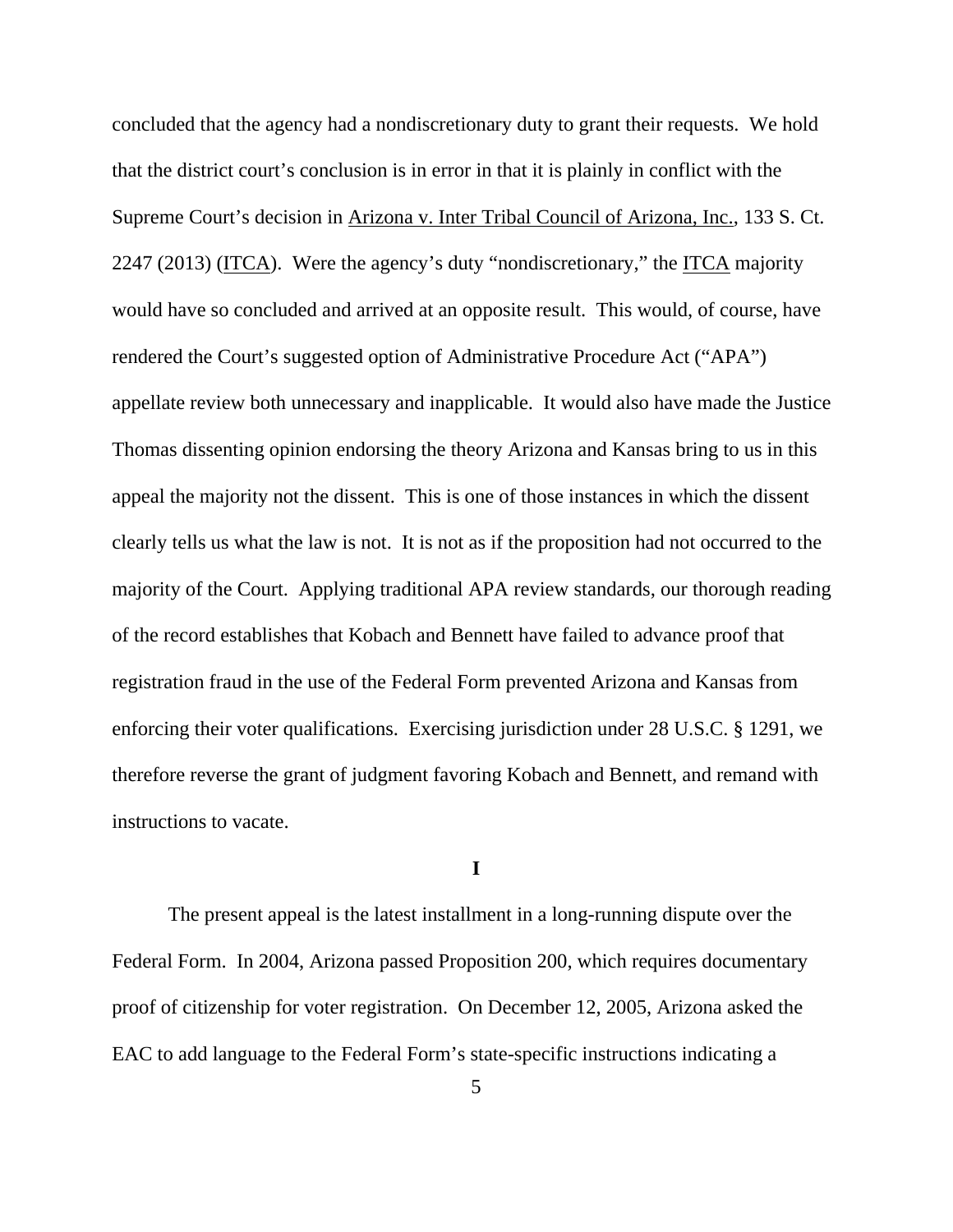documentary proof of citizenship requirement. The EAC's Executive Director denied the request, leading Arizona to ask the EAC commissioners to reconsider the denial. By a 2- 2 vote, the commissioners effectively confirmed the Executive Director's denial.

Meanwhile, various organizations and individuals, many of them Intervenor-Appellants in this case, challenged Proposition 200 in federal court. Their suit culminated in the Supreme Court holding that the National Voter Registration Act ("NVRA") "precludes Arizona from requiring a Federal Form applicant to submit information beyond that required by the form itself." ITCA, 133 S. Ct. at 2260. Anticipating this case, the Court stated: "Arizona may, however, request anew that the EAC include such a requirement among the Federal Form's state-specific instructions, and may seek judicial review of the EAC's decision under the [APA]." Id.

 Just two days after the ITCA decision, Arizona again asked the EAC to include documentary proof of citizenship language as a state-specific instruction on the Federal Form. Kansas, which had enacted legislation similar to Proposition 200, made a similar contemporaneous request. Both petitions were deferred on the basis that the EAC lacked a quorum of commissioners. Kobach and Bennett then sued the EAC in the U.S. District Court for the District of Kansas, alleging that the EAC's failure to act violated the APA and that the NVRA is unconstitutional as applied. The district court ordered the EAC to issue a final agency action by January 17, 2014.

After receiving and reviewing 423 public comments, including comments from Arizona, Kansas, and each of the Intervenor-Appellants, the EAC's Executive Director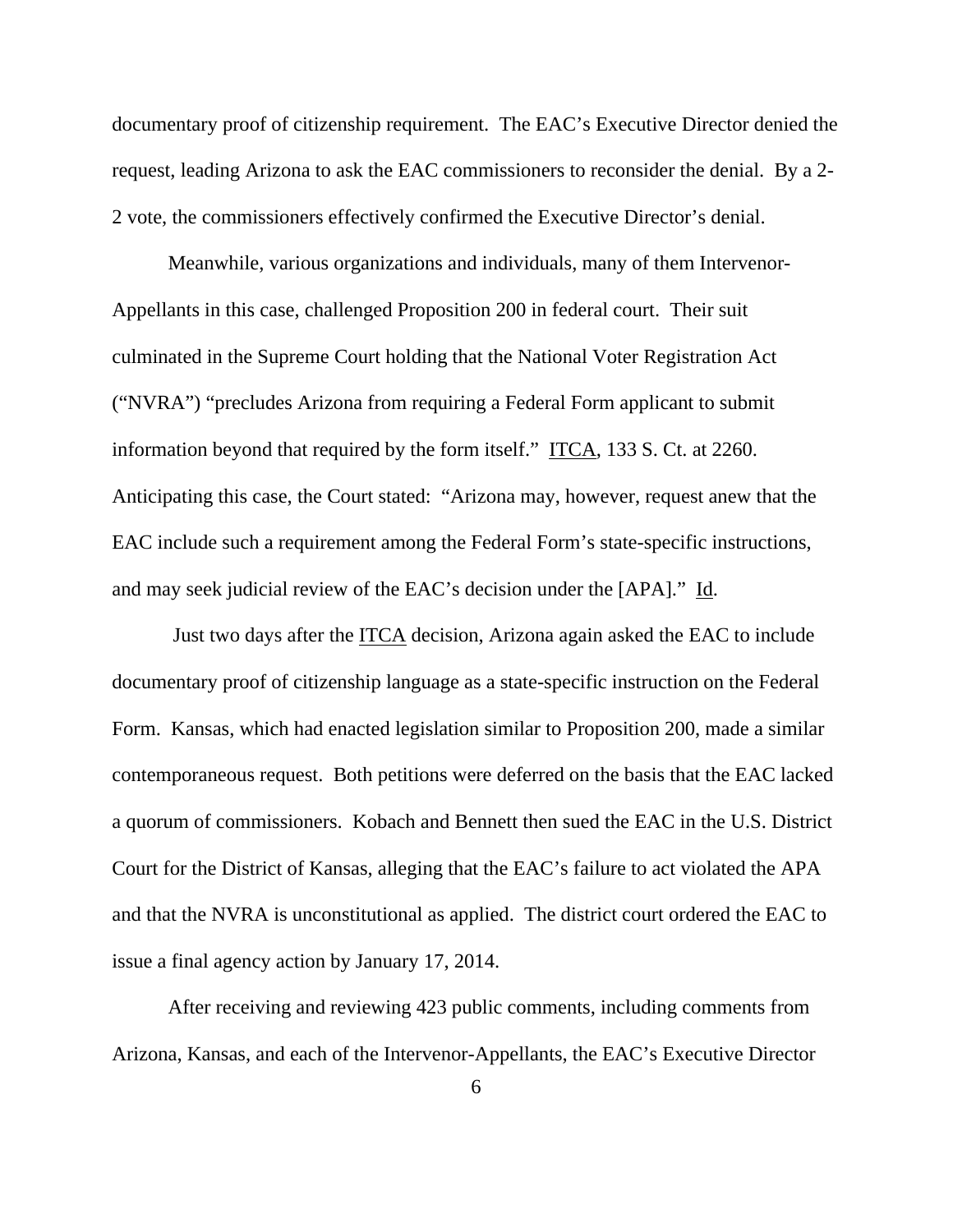issued a memorandum on January 17, 2014, denominated as final agency action, denying the states' requests. Kobach and Bennett then renewed their previous demand for relief. This request was granted by the district court and the EAC was ordered to add the subject language to the Federal Form on the district court's conclusion that the NVRA did not preempt state laws requiring proof of citizenship, and that the EAC had a nondiscretionary duty to grant Kobach's and Bennett's petitions. We stayed the order. The merits appeal is now before us.

### **II**

We review questions of statutory interpretation de novo. United States v. Porter, 745 F.3d 1035, 1040 (10th Cir. 2014). Likewise, we review district court decisions under the APA de novo. Forest Guardians v. U.S. Forest Serv., 641 F.3d 423, 428 (10th Cir. 2011). Our de novo review includes the question of whether an agency acted within the scope of its authority. Wyoming v. U.S. Dep't of Agric., 661 F.3d 1209, 1227 (10th Cir. 2011).

The arguments of the parties and intervenors require us to address four issues: (1) as preliminary matters, (a) is the Executive Director's decision a final agency action over which we may exercise jurisdiction, and (b) if so, is it procedurally valid, such that we may reach the merits; (2) does the EAC have a nondiscretionary duty to approve the states' requests under the NVRA; (3) is the Executive Director's decision arbitrary and capricious; and (4) is the Executive Director's decision unconstitutional?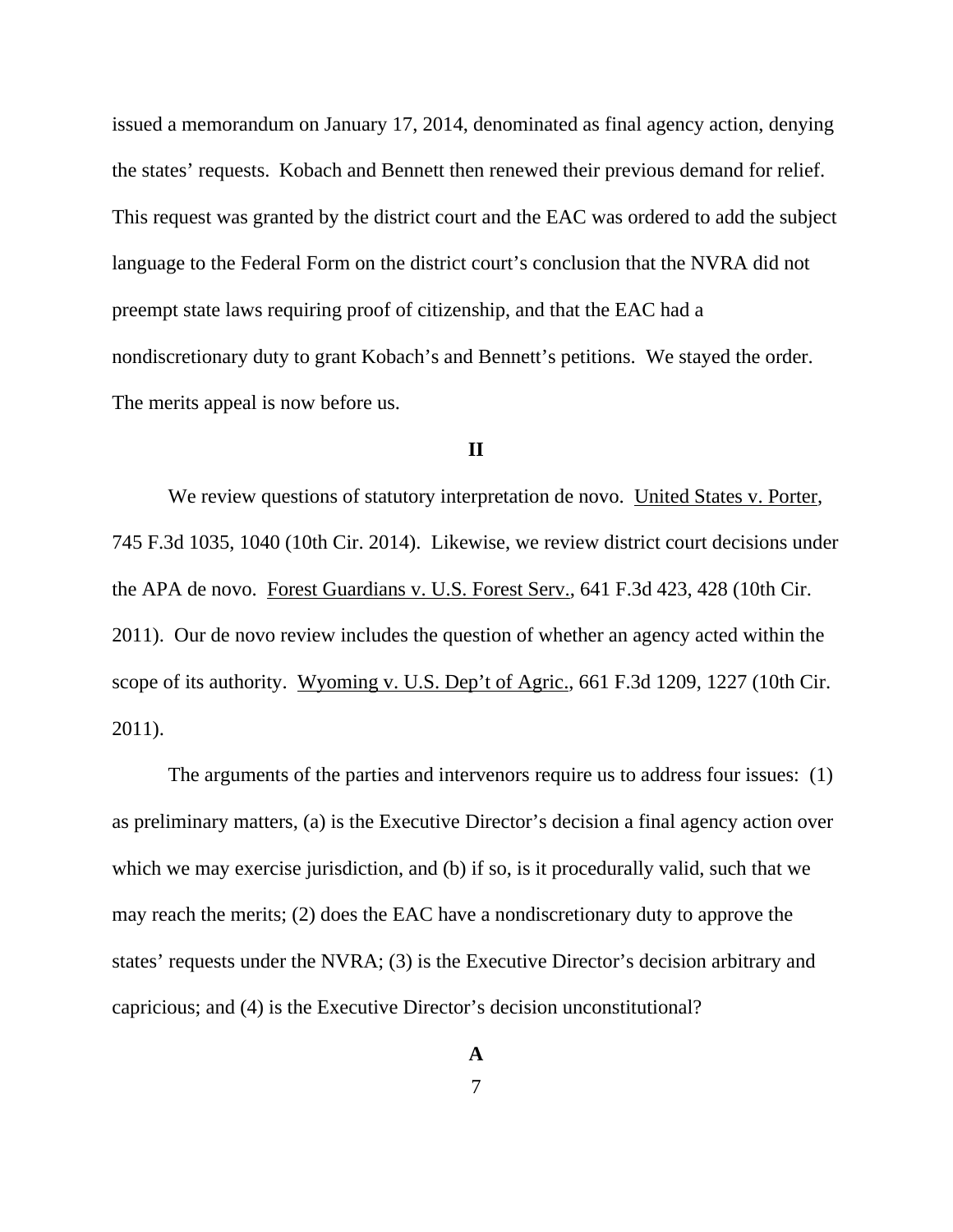At the outset, we must consider two broad issues: (1) whether the Executive Director's decision constituted final agency action; and (2) if so, whether the Executive Director's decision was procedurally valid.

**1** 

We must first determine whether the Executive Director's decision constituted final agency action, a question that necessarily implicates our own jurisdiction. The APA authorizes judicial review only of final agency actions. Norton v. S. Utah Wilderness Alliance, 542 U.S. 55, 61-62 (2004). "[T]o be final, agency action must mark the consummation of the agency's decisionmaking process, and must either determine rights or obligations or occasion legal consequences." Alaska Dep't of Envtl. Conservation v. EPA, 540 U.S. 461, 483 (2004) (quotations omitted).

There is a "presumption in favor of judicial review of administrative action." Block v. Cmty. Nutrition Inst., 467 U.S. 340, 348 (1984); accord Painter v. Shalala, 97 F.3d 1351, 1356 (10th Cir. 1996). Additionally, we construe the concept of final agency action pragmatically, rather than inflexibly. Abbott Labs. v. Gardner, 387 U.S. 136, 149- 50 (1967); Coal. for Sustainable Res., Inc. v. U.S. Forest Serv., 259 F.3d 1244, 1251 (10th Cir. 2001); Sierra Club v. Yeutter, 911 F.2d 1405, 1417 (10th Cir. 1990). Even if "the agency has not dressed its decision with the conventional procedural accoutrements of finality, its own behavior [could] belie[] the claim that its interpretation is not final." Whitman v. Am. Trucking Ass'ns, 531 U.S. 457, 479 (2001).

An agency cannot render its action final merely by styling it as such. See, e.g.,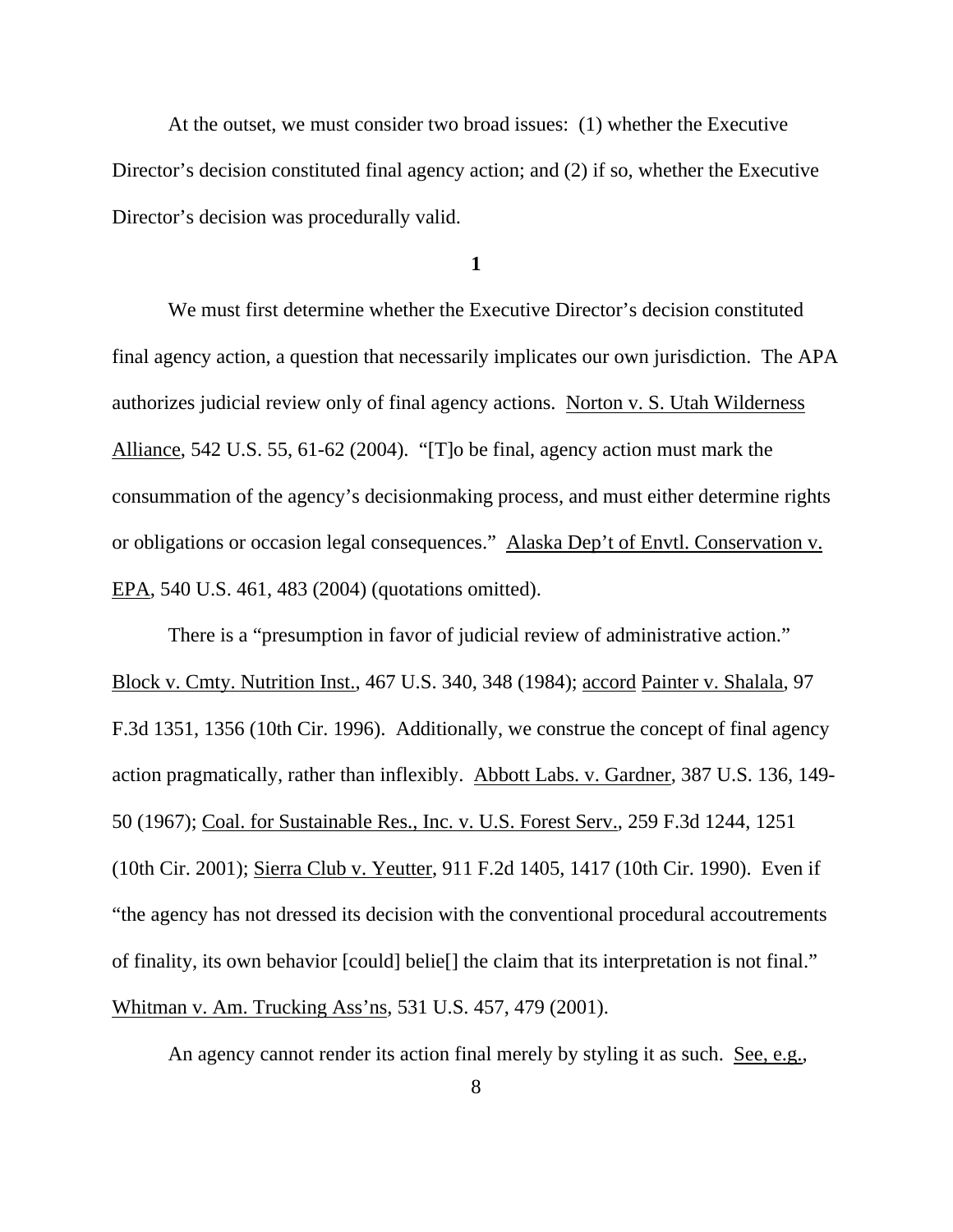Cody Labs., Inc. v. Sebelius, 446 F. App'x 964, 968 (10th Cir. 2011) (unpublished) (noting that the "label an agency attaches to its action is not determinative") (quoting Cont'l Air Lines, Inc. v. Civil Aeronautics Bd., 522 F.2d 107, 124 (D.C. Cir. 1975) (en banc)). Generally, the decision of a subordinate is not final action. See Abbott Labs., 387 U.S. at 151. However, we conclude that, under the unique circumstances of this case, the Executive Director's decision—which was issued pursuant to a subdelegation of authority in a 2008 policy—was final.

#### **2**

On September 12, 2008, the EAC commissioners subdelegated several responsibilities to the Executive Director, including the responsibility to "[m]aintain the Federal Voter Registration Form consistent with the NVRA and EAC Regulations and policies," in its Roles and Responsibilities Policy. The subdelegated responsibilities also included, inter alia, the responsibilities to "[m]anage the daily operations of EAC consistent with Federal statutes, regulations and EAC policies;" "[i]mplement and interpret policy directives, regulations, guidance, guidelines, manuals and other policies of general applicability issued by the commissioners;" and "[a]nswer questions from stakeholders regarding the application of NVRA or HAVA [the Help America Vote Act] consistent with EAC's published Guidance, regulations, advisories and policy[.]"

We owe deference to the EAC's interpretation of the statute it was charged with administering when it issued this policy, and to its conclusion that HAVA, the EAC's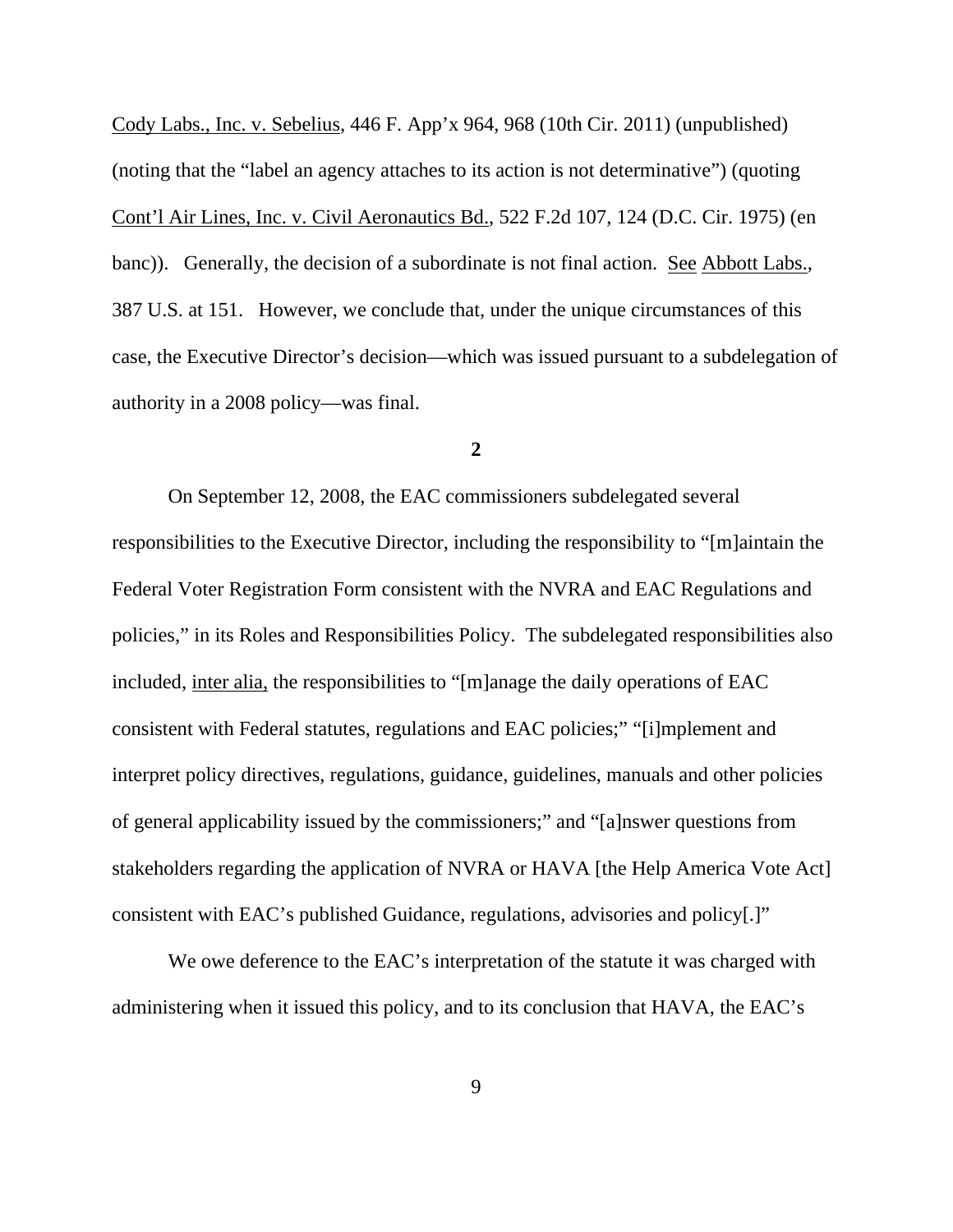enabling statute,<sup>1</sup> permitted the Executive Director to issue decisions on behalf of the agency in maintaining the Federal Form. See City of Arlington v. FCC, 133 S. Ct. 1863, 1870-71 (2013) (deference extends to an agency's interpretation of the scope of its own authority under a statute). "[W]e apply Chevron deference to the [agency]'s interpretation of the statute and its own authority." In re FCC 11-161, 753 F.3d 1015, 1114 (10th Cir. 2014). This level of deference requires us to "decide 'whether the agency's answer is based on a permissible construction of the statute.'" Id. (quoting Chevron U.S.A., Inc. v. Natural Res. Def. Council, Inc., 467 U.S. 837, 843 (1984)).

Absent some indication in an agency's enabling statute that subdelegation is forbidden, subdelegation to subordinate personnel within the agency is generally permitted. Fleming v. Mohawk Wrecking & Lumber Co., 331 U.S. 111, 121 (1947).<sup>2</sup> Our sibling circuits that have spoken on this issue are unanimous in permitting subdelegations to subordinates, even where the enabling statute is silent, so long as the enabling statute and its legislative history do not indicate a prohibition on subdelegation. See La. Forestry Ass'n, Inc. v. Sec'y U.S. Dep't of Labor, 745 F.3d 653, 671 (3d Cir. 2014); Frankl v. HTH Corp., 650 F.3d 1334, 1350 (9th Cir. 2011) (noting the "general presumption that delegations to subordinates are permissible in cases of statutory silence"); U.S. Telecom Ass'n v. FCC, 359 F.3d 554, 565 (D.C. Cir. 2004), cert. denied,

<sup>&</sup>lt;u>1</u> <sup>1</sup> See Help America Vote Act of 2002, Pub. L. No. 107-252, 116 Stat. 1666 ("HAVA") (transferring voter-registration functions to the EAC).

<sup>2</sup> Fleming was not the first case in which the Supreme Court reached this wellestablished conclusion. See, e.g., Parish v. United States, 100 U.S. 500, 504 (1879).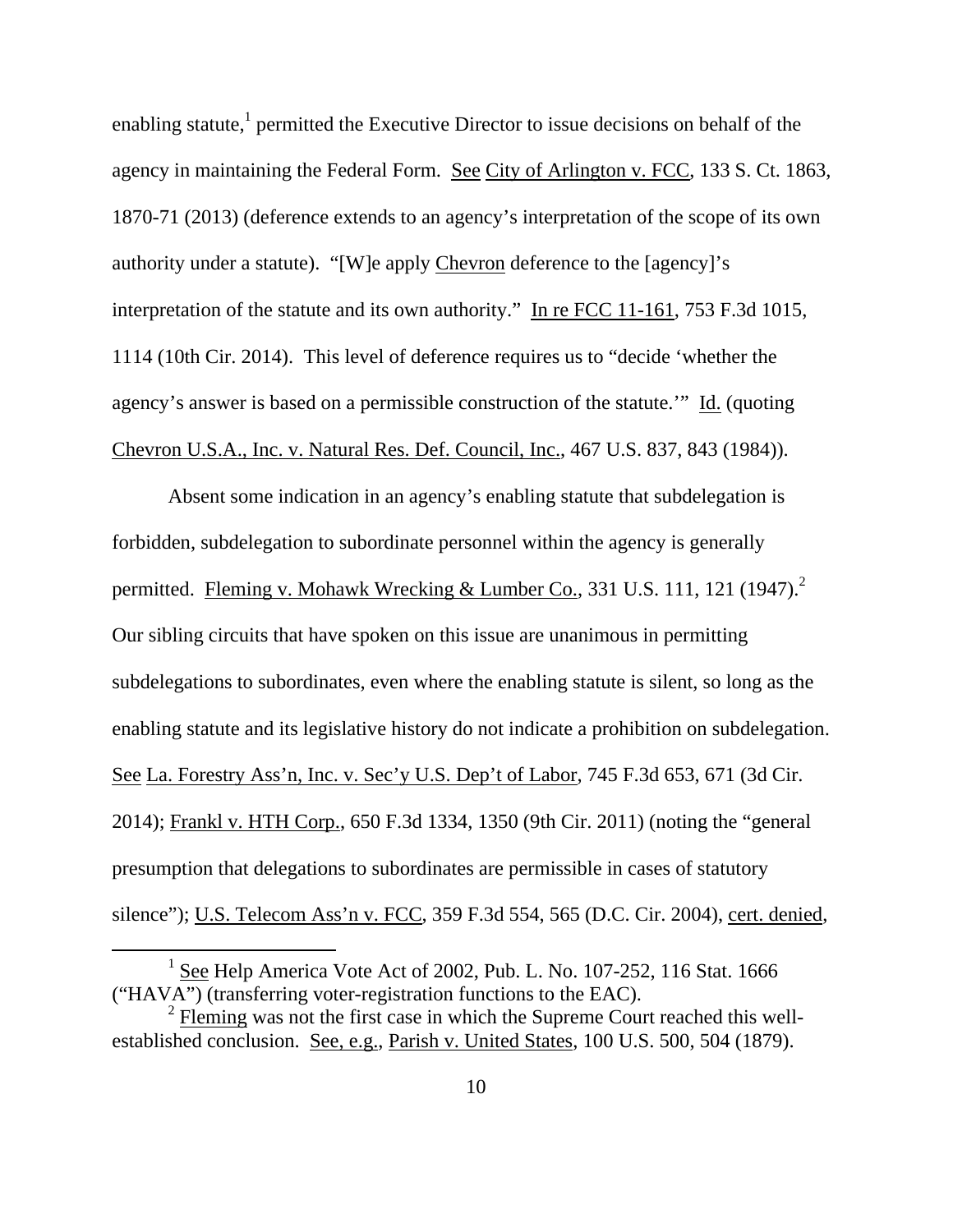125 S. Ct. 345 (2004) ("When a statute delegates authority to a federal officer or agency, subdelegation to a subordinate federal officer or agency is presumptively permissible absent affirmative evidence of a contrary congressional intent."); United States v. Mango, 199 F.3d 85, 91-92 (2d Cir. 1999); House v. S. Stevedoring Co., 703 F.2d 87, 88 (4th Cir. 1983); United States v. Gordon, 580 F.2d 827, 840 n.6 (5th Cir. 1978); United States v. Vivian, 224 F.2d 53, 55-56 (7th Cir. 1955) (in dicta).3

Because the text of HAVA, the EAC's enabling statute, neither explicitly permits nor forbids subdelegation, subdelegation is presumed permissible. HAVA provides for an Executive Director, a General Counsel, and other staff, 52 U.S.C. § 20924, indicating that Congress contemplated some degree of subdelegation to those staff members. Cf. Norman v. United States, 392 F.2d 255, 263 (Ct. Cl. 1968) (noting that Congress' authorization of a staff to assist the Secretary of the Air Force supports the conclusion that the Secretary could subdelegate his duties).

Further, in NLRB v. Duval Jewelry Co. of Miami, 357 U.S. 1, 7 (1958), the Court held that the "limited nature of the delegated authority" exercised by a subordinate

 $\frac{1}{3}$ <sup>3</sup> See also Jason Marisam, Duplicative Delegations, 63 Admin. L. Rev. 181, 241 (2011) (noting that the Supreme Court has held that "the power to subdelegate was presumed when Congress was silent on whether subdelegation was allowed," and that subdelegation to subordinates has become uncontroversial in the modern day); cf. United States v. Widdowson, 916 F.2d 587, 592 (10th Cir. 1990), vacated on other grounds, 502 U.S. 801, 801 (1991) (explaining that the "relevant inquiry in any subdelegation challenge is whether Congress intended to permit the delegate to subdelegate the authority conferred by Congress[,]" and that language in the statute at issue allowing the Attorney General to authorize staff to carry out his duties implied such an intent).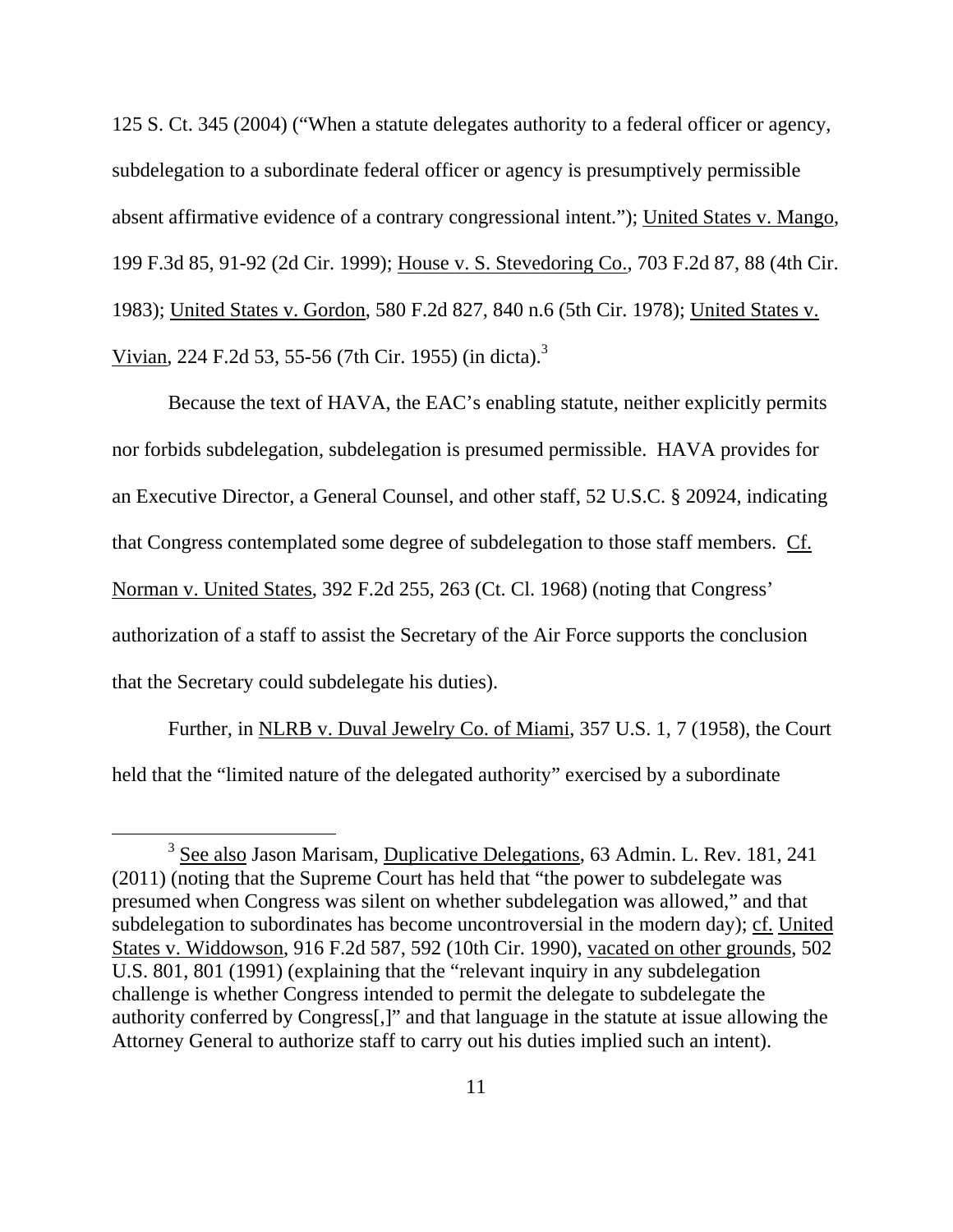official justifies upholding a delegation to such an official. $4$  The 2008 subdelegation before us specifies the authority granted to the Executive Director and the manner in which it is to be exercised. It is not a subdelegation of the entirety of the superior's power. Accordingly, we do not discern any problem with the EAC's determination in 2008 that HAVA permitted a limited subdelegation of decisionmaking authority regarding the maintenance of the Federal Form to the Executive Director. In other words, we conclude that the EAC's decision amounted to a reasonable interpretation of the scope of its authority under HAVA, and we accord that interpretation Chevron deference.

The key inquiry then involves what kind of questions the Executive Director is authorized to decide in maintaining the Federal Form. As relevant here, the EAC argues that the 2008 subdelegation permits the Executive Director to give effect to existing EAC precedent in maintaining the Federal Form by making decisions concerning the contents of the Federal Form. Specifically, the EAC contends that the Executive Director was subdelegated the authority to make decisions regarding state requests to modify the contents of the Federal Form. We agree. The authority to make decisions concerning the maintenance of the Federal Form naturally includes the authority to make decisions concerning the contents of the Federal Form. Indeed, although the states vigorously contend that the Executive Director does not have discretion to deny their requests to

 $\overline{4}$  $4$  See also Note, Subdelegation by Federal Administrative Agencies, 12 Stan. L. Rev. 808, 816 (1960) ("[A] court should inquire into the extent of the particular subdelegation since the narrower the area of judgment left to the subordinate, the less objectionable the subdelegation should be.")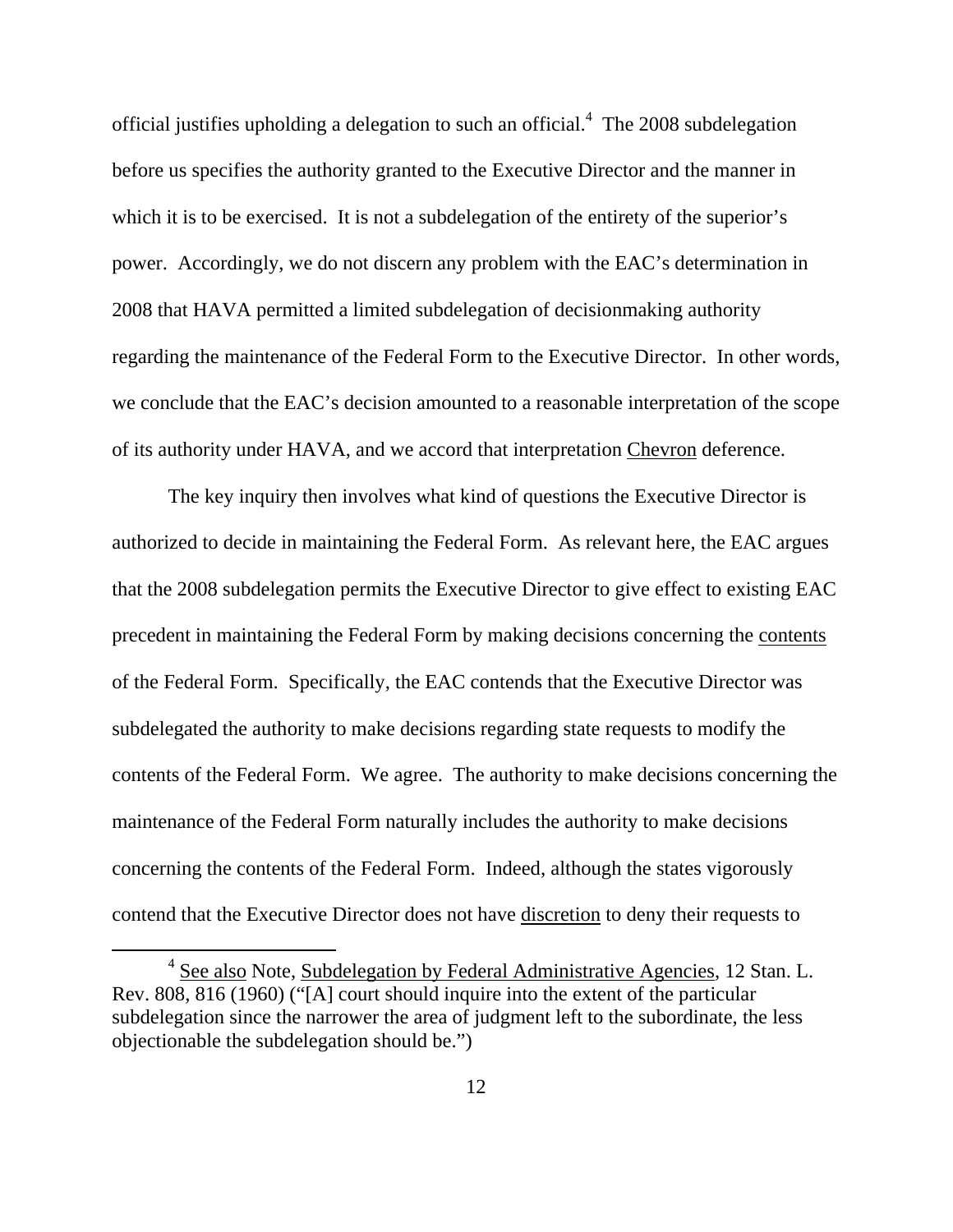modify the contents of the Federal Form and that her denial of their requests is not procedurally valid due to the EAC's lack of a quorum—matters we address infra—they do not seem to dispute the notion that the Executive Director is properly vested through a subdelegation from the EAC with responsibility to make decisions (even if only of a provisional and ministerial sort) regarding the contents of the Federal Form. However, important procedural issues remain regarding whether the Executive Director's decision here—with respect to the states' requests to modify the contents of the Federal Form constitutes final agency action; and, if so, whether that decision is procedurally valid.

**3** 

By the time the Executive Director issued her decision purporting to act on the agency's behalf, the EAC lacked a quorum of Commissioners. This lack of a quorum rendered further review of the Executive Director's decision by the EAC Commissioners impracticable.<sup>5</sup> Thus, under the unique circumstances of this case, the Executive Director's decision concerning the states' requests to modify the contents of the Federal Form consummated the agency's decisionmaking process and constituted final agency action. And, because the Executive Director's decision was effectively the last word of the agency, it imposed legal consequences that were not provisional: namely, the decision resulted in the exclusion of the states' requested language from the Federal Form.

 $\frac{1}{5}$  $5$  We recognize that some might find the practical unavailability of further agency review because of the absence of a quorum troubling on due-process or related grounds. However, the states have waived any such arguments by failing to advance them in their appellate briefing.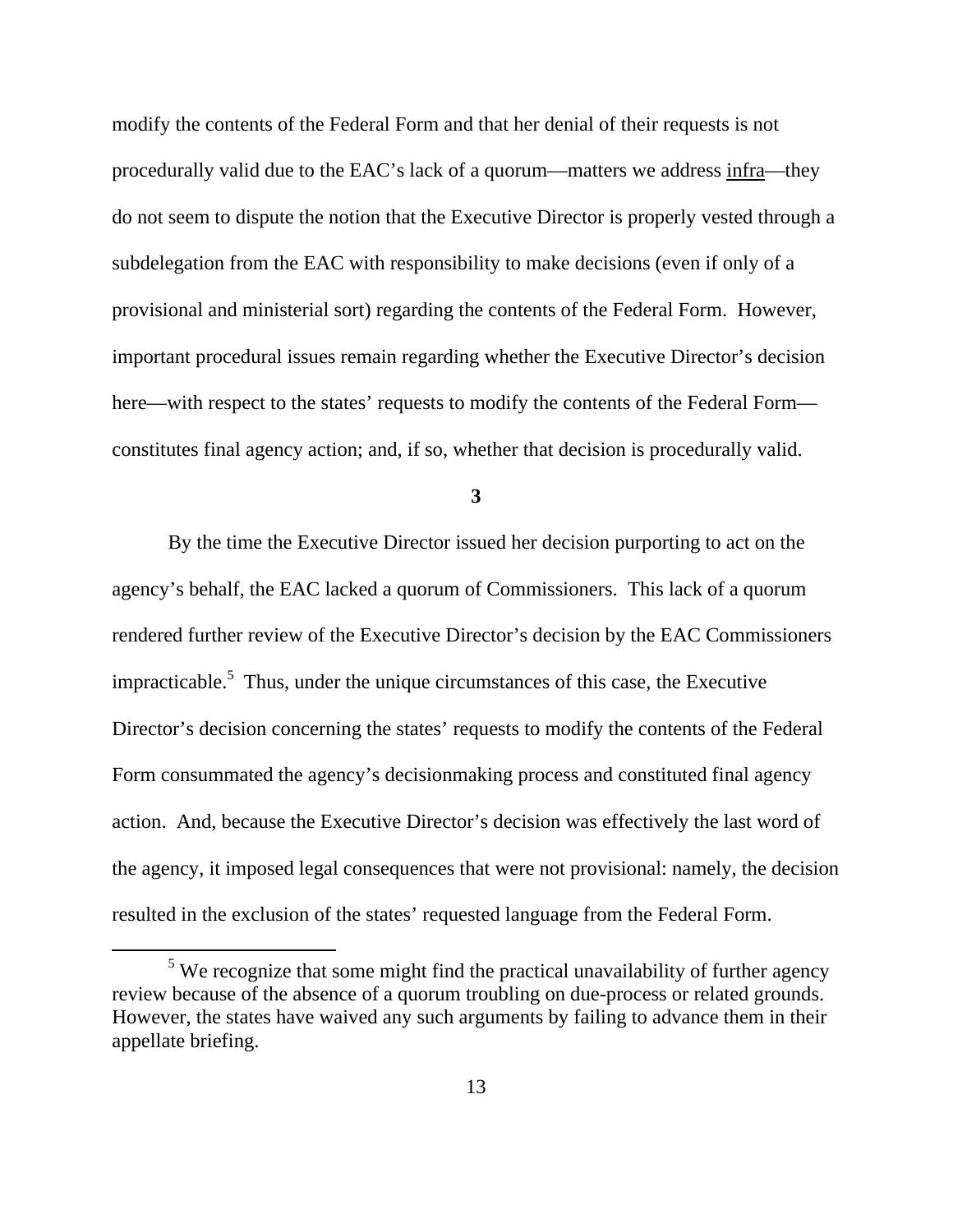In Teamsters Local Union No. 455 v. NLRB, 765 F.3d 1198, 1200-01 (10th Cir. 2014), we concluded that the finality of an agency action turns in part on "whether the action's impact is direct and immediate." Id. at 1201 (quotations omitted). We reasoned that, despite questions about the agency action's procedural validity that stemmed from the agency board's composition, the action was final and reviewable because it "denied the union's requested relief, marked the end of the road for the agency's consideration of the issue, and purported to decide the union's rights under the [statute]. The order could be invalid and issued without authority, but none of that would destroy our jurisdiction to hear the case." Id.; see also George Hyman Constr. Co. v. Occupational Safety & Health Review Comm'n, 582 F.2d 834, 837 (4th Cir. 1978) (holding that a commission's lack of a quorum does not render their delegee's order unappealable, because "[u]nless the order is appealable the employer is placed in a jurisdictional limbo that would prevent him from seeking judicial relief from a possibly erroneous decision"); Marshall v. Sun Petroleum Prods. Co., 622 F.2d 1176, 1179-80 (3d Cir. 1980) (reaching the same conclusion).

Guided by Teamsters, we conclude that the lack of a quorum in January 2014 though presenting a colorable question regarding the procedural validity of the Executive Director's decision, which we address infra—does not affect the finality of that decision. As in Teamsters, the decision had "direct and immediate" impact, because as soon as it was issued, it denied Kobach's and Bennett's requests to modify the Federal Form. It also marked the end of the agency's consideration of the issue and purported to decide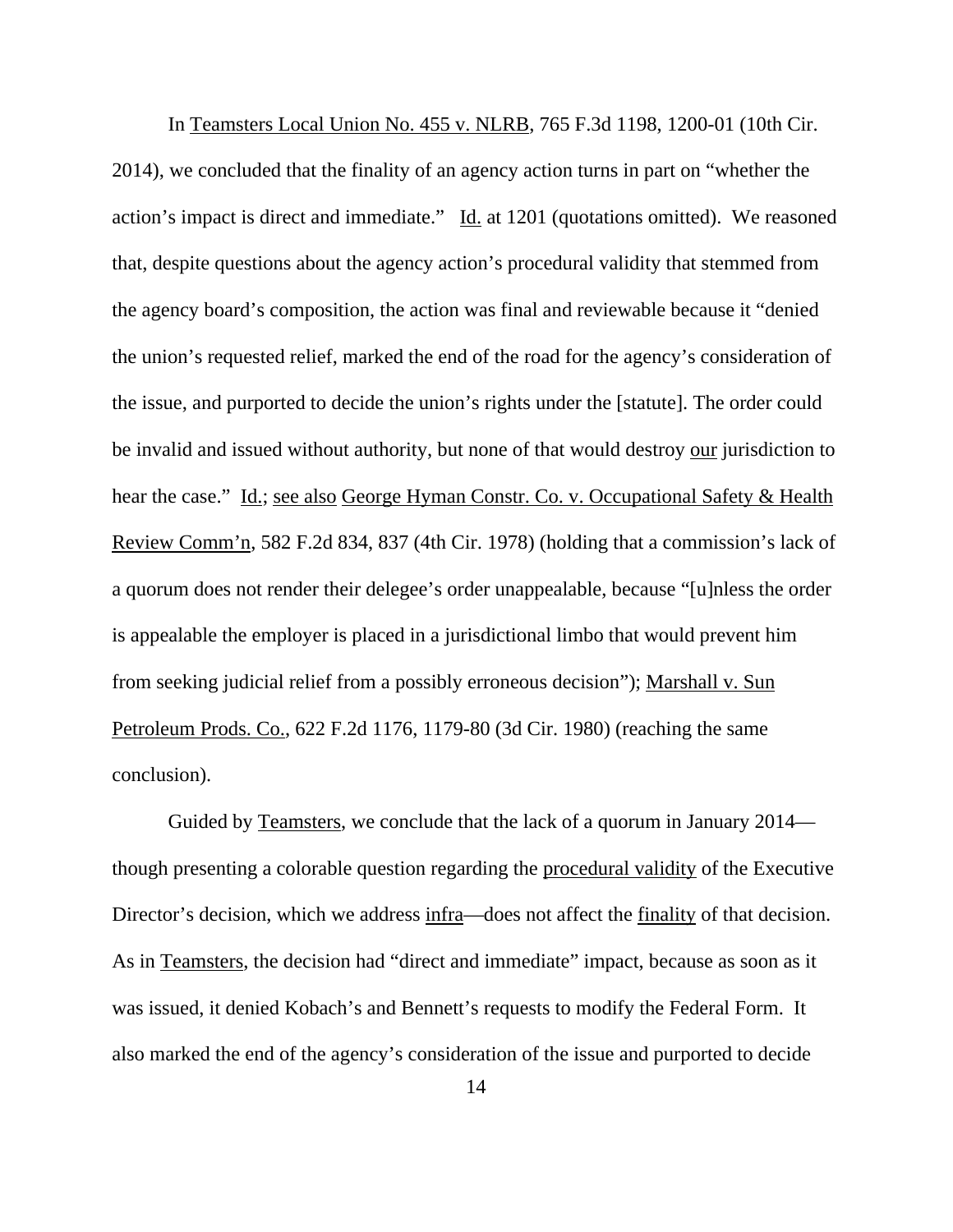the parties' rights under the NVRA. The Executive Director's decision therefore constitutes a final order, notwithstanding a subsequent lack of quorum, and we thus have jurisdiction under the APA to review it.

**4** 

Finally, we assess the procedural validity of the Executive Director's decision. Kobach and Bennett argue that 52 U.S.C. § 20928's requirement that "[a]ny action which the Commission is authorized to carry out under this chapter may be carried out only with the approval of at least three of its members" renders the Executive Director's decision ultra vires because it was not approved by three commissioners. But because the decision is consistent with and relies in substantial part upon the EAC's established policies, it falls within the scope of the 2008 subdelegation, which was approved by three commissioners. Moreover, § 20928 explicitly applies only to actions authorized in the same chapter. The decision at issue in this case was authorized by 52 U.S.C. § 20508, which was contained in a different chapter of the Code when § 20928 was passed.

Moreover, because the 2008 delegation only passes limited authority to a subordinate outside the delegating group, it grants the Executive Director powers that survive the later loss of a quorum of commissioners. In New Process Steel, L.P. v. NLRB, 560 U.S. 674, 676 (2010), the Supreme Court invalidated actions taken by two members of the National Labor Relations Board ("NLRB") when the statute required a quorum of at least three members to be present. However, the Court stated that its decision "does not cast doubt on the prior delegations of authority to nongroup members,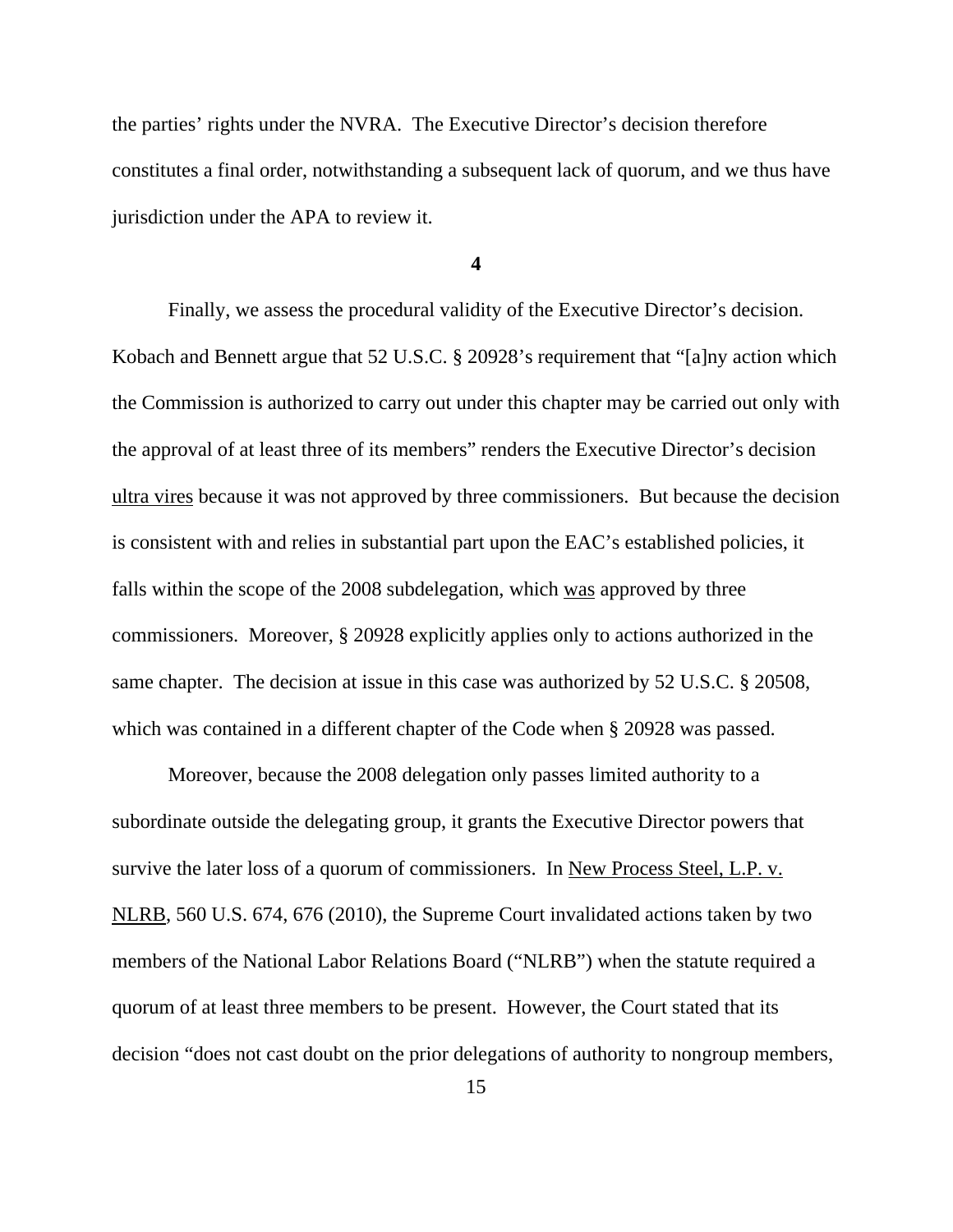such as the regional directors or the general counsel." Id. at 684 n.4. The Court explicitly noted that "we do not adopt the District of Columbia Circuit's equation of a quorum requirement with a membership requirement that must be satisfied or else the power of any entity to which the Board has delegated authority is suspended." Id. (citing Laurel Baye Healthcare of Lake Lanier, Inc. v. NLRB, 564 F.3d 469, 475 (D.C. Cir. 2009)). All other circuits to consider the issue have rejected Laurel Baye and allowed delegations to nongroup members to survive loss of a quorum. Kreisberg v. HealthBridge Mgmt., LLC, 732 F.3d 131, 140 (2d Cir. 2013); Frankl, 650 F.3d at 1354; Osthus v. Whitesell Corp., 639 F.3d 841, 844 (8th Cir. 2011); Overstreet v. El Paso Disposal, L.P., 625 F.3d 844, 852-854 (5th Cir. 2010).

The 2008 subdelegation parallels the "prior delegations of authority to nongroup members" that New Process Steel distinguished from the broad intra-group delegation struck down in that case. 560 U.S. at 684 n.4. In New Process Steel, the Court invalidated a redelegation of "all of the Board's power" by a quorum of commissioners to a subgroup of two commissioners in anticipation of impending loss of a quorum. Id. at 677. The Court repeatedly emphasized that the power the subgroup had attempted to exercise was the full power of the agency. See 560 U.S. at 681 (noting the "command implicit in both the delegation clause and in the Board quorum requirement that the Board's full power be vested in no fewer than three members") (emphasis added); id. at 688 ("Congress' decision to require that the Board's full power be delegated to no fewer than three members, and to provide for a Board quorum of three, must be given practical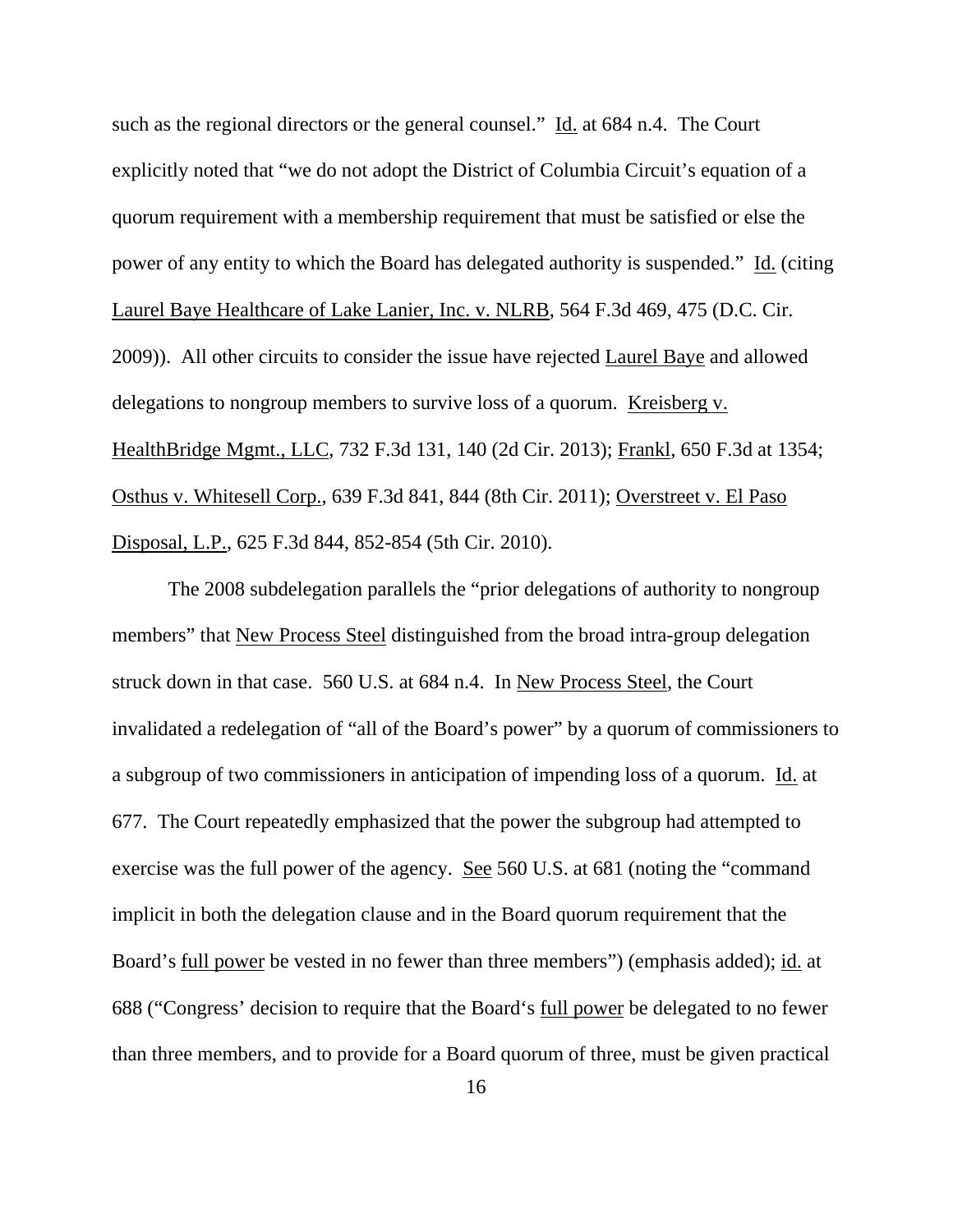effect rather than swept aside in the face of admittedly difficult circumstances.") (emphasis added).

In contrast, the 2008 subdelegation did not transfer the Commissioners' full power.<sup>6</sup> Rather, it instructed the Executive Director to continue maintaining the Federal Form consistent with the Commissioners' past directives unless and until those directions were countermanded. The 2008 subdelegation therefore did not raise the specter of New Process Steel's "tail that would not only wag the dog, but would continue to wag after the dog died." Id. A more apposite analogy for this case would be the faithful servant who continues to follow his master's orders even while his master is absent.

Our decision in Perlmutter v. Commissioner, 373 F.2d 45 (10th Cir. 1967), further supports our conclusion. In Perlmutter, we upheld an agency regulation authorizing the Commissioner of Internal Revenue to "redelegate authority to perform functions, including issuance of deficiency notices, to other officers or employees under his

 <sup>6</sup>  $6$  The limited, rather than plenary, nature of the 2008 subdelegation might appear to undermine its ability to support the issuance of a final decision even while it supports that decision's validity. However, had the subdelegation not authorized a final agency action, no amount of remonstration from the district court could have compelled the EAC to issue what would have necessarily been an ultra vires action. Nor would the EAC's choice to wait for a quorum to be reestablished necessarily have constituted unreasonable delay. See Mashpee Wampanoag Tribal Council, Inc. v. Norton, 336 F.3d 1094, 1100 (D.C. Cir. 2003) (five year delay not unreasonable for an understaffed agency); see also Forest Guardians v. Babbitt, 174 F.3d 1178, 1190 (10th Cir. 1999) (absent a statutory deadline for agency action, courts retain "the discretion to decide whether agency delay is unreasonable"). Certainly, the EAC's lack of quorum would not subject it to a ministerial duty to grant whatever requests states make, just as a court lacking a quorum would not acquire a ministerial duty to grant all motions advanced by litigants.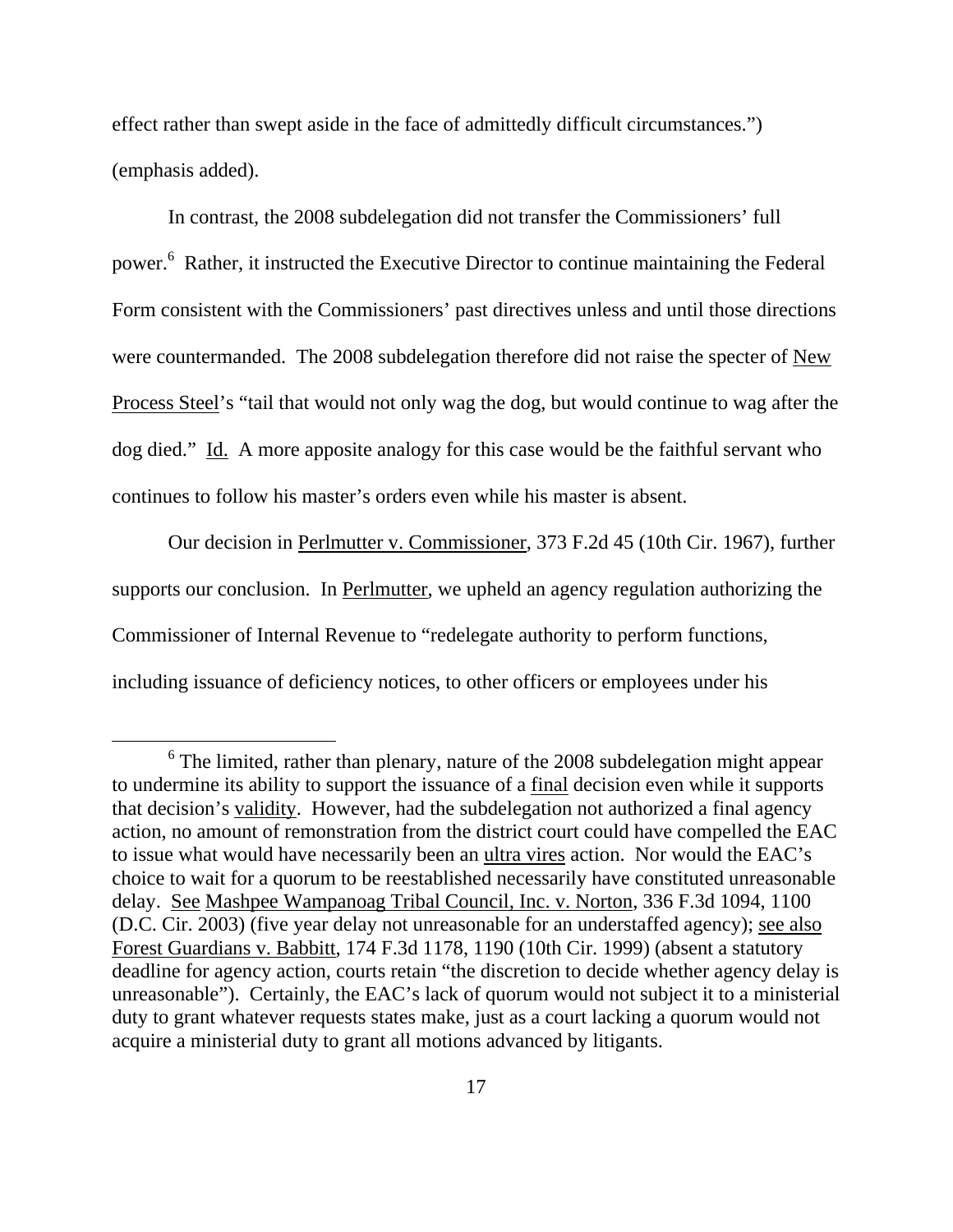supervision and control." Id. at 46 (quotations omitted). Perlmutter noted that "[f]rom a practical standpoint, the office of District Director cannot cease operating because of the Director's illness." Id. Similarly, it would be impractical to simply shutter the EAC while it lacks a quorum. Kobach and Bennett essentially concede as much by asking the EAC to modify the Federal Form to include their requested text despite its lack of a quorum.

 In sum, we conclude that the Executive Director's decision is not only a final agency action, but also a procedurally valid action. Having determined that the Executive Director's decision is reviewable and procedurally sound, we proceed to its merits.

#### **B**

According to the district court's interpretation of the NVRA, the EAC lacks discretion to determine what information is "necessary" for state officials to assess an applicant's eligibility to vote. Under this reasoning, the EAC has a nondiscretionary duty to approve state requests to include state voter qualifications on the Federal Form. Exhaustive examination of the NVRA by the ITCA Court, however, is dispositive of that issue. We are compelled by ITCA to conclude that the NVRA preempts Arizona's and Kansas' state laws insofar as they require Federal Form applicants to provide documentary evidence of citizenship to vote in federal elections. Accordingly, we hold that the EAC is not compulsorily mandated to approve state-requested changes to the Federal Form.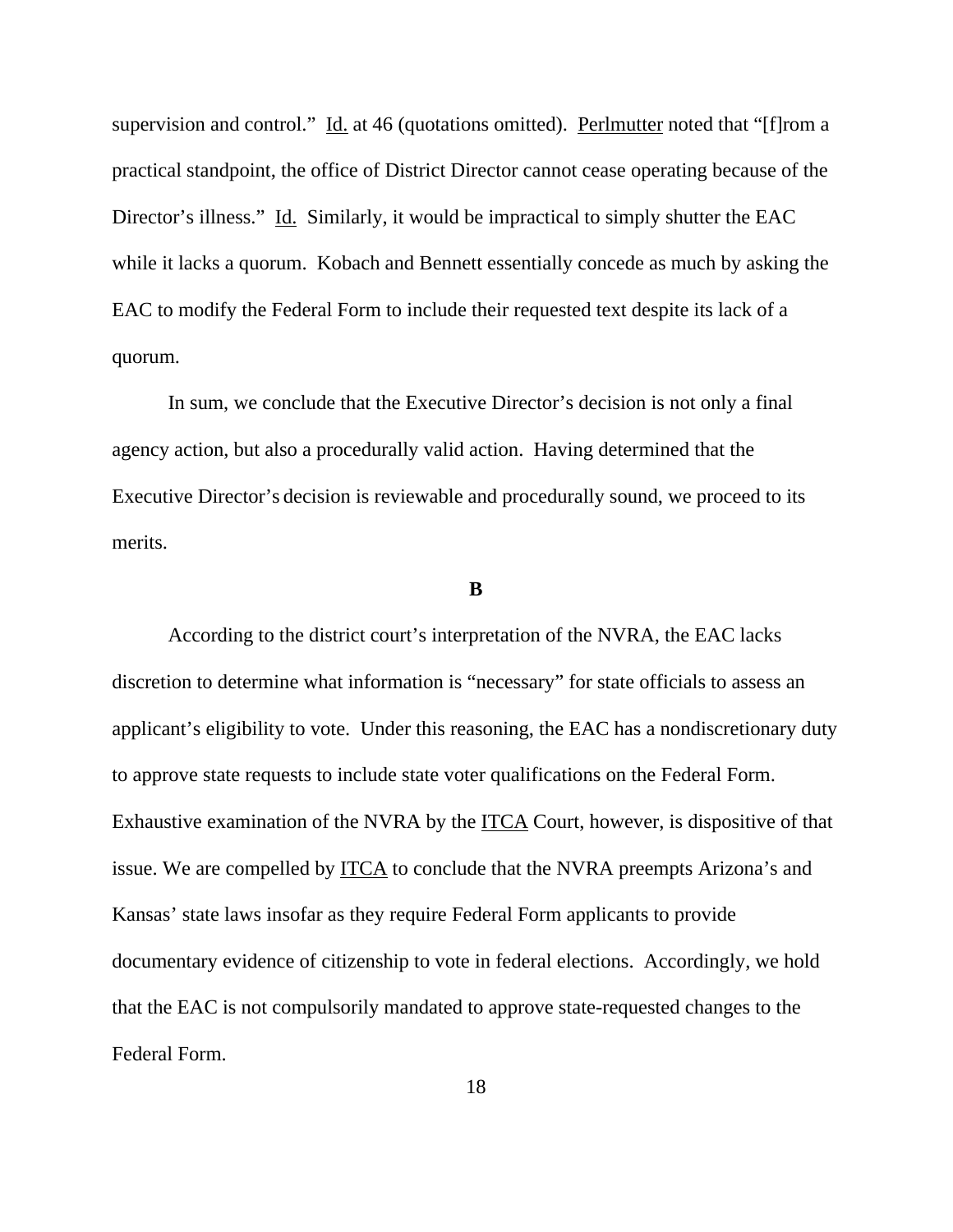In ITCA, the Supreme Court considered "whether the [NVRA's] requirement that States 'accept and use' the Federal Form pre-empts Arizona's state-law requirement that officials 'reject' the application of a prospective voter who submits a completed Federal Form unaccompanied by documentary evidence of citizenship." 133 S. Ct. at 2253. It answered that question in the affirmative. Id. at 2260.

The Court expressly rejected the argument that states have exclusive authority to regulate elections under the Elections Clause, U.S. Const. Art. I. § 4, cl. 1. ITCA, 133 S. Ct. at 2257. Instead, the Court reaffirmed its precedent interpreting the Elections Clause to permit federal regulation of federal elections. Id. at 2253. "The Clause's substantive scope is broad. 'Times, Places, and Manner,' we have written, are 'comprehensive words,' which 'embrace authority to provide a complete code for congressional elections,' including, as relevant here and as petitioners do not contest, regulations relating to 'registration.'" Id. (quoting Smiley v. Holm, 285 U.S. 355, 366 (1932)).

Turning to the text of the NVRA, the Court "conclude[d] that the fairest reading of the statute is that a state-imposed requirement of evidence of citizenship not required by the Federal Form is 'inconsistent with' the NVRA's mandate that States 'accept and use' the Federal Form." Id. at 2257.<sup>7</sup> In particular, the Court noted that permitting such state

 $\frac{1}{7}$  $7$  The NVRA's legislative history, although the Court did not examine it, provides additional support to the Court's interpretation. Both houses of Congress debated and voted on the specific question of whether to permit states to require documentary proof of citizenship in connection with the Federal Form, and ultimately rejected such a proposal. See S. Rep. No. 103-6, at 11 (1993) (concluding that attestation under penalty of perjury Continued . . .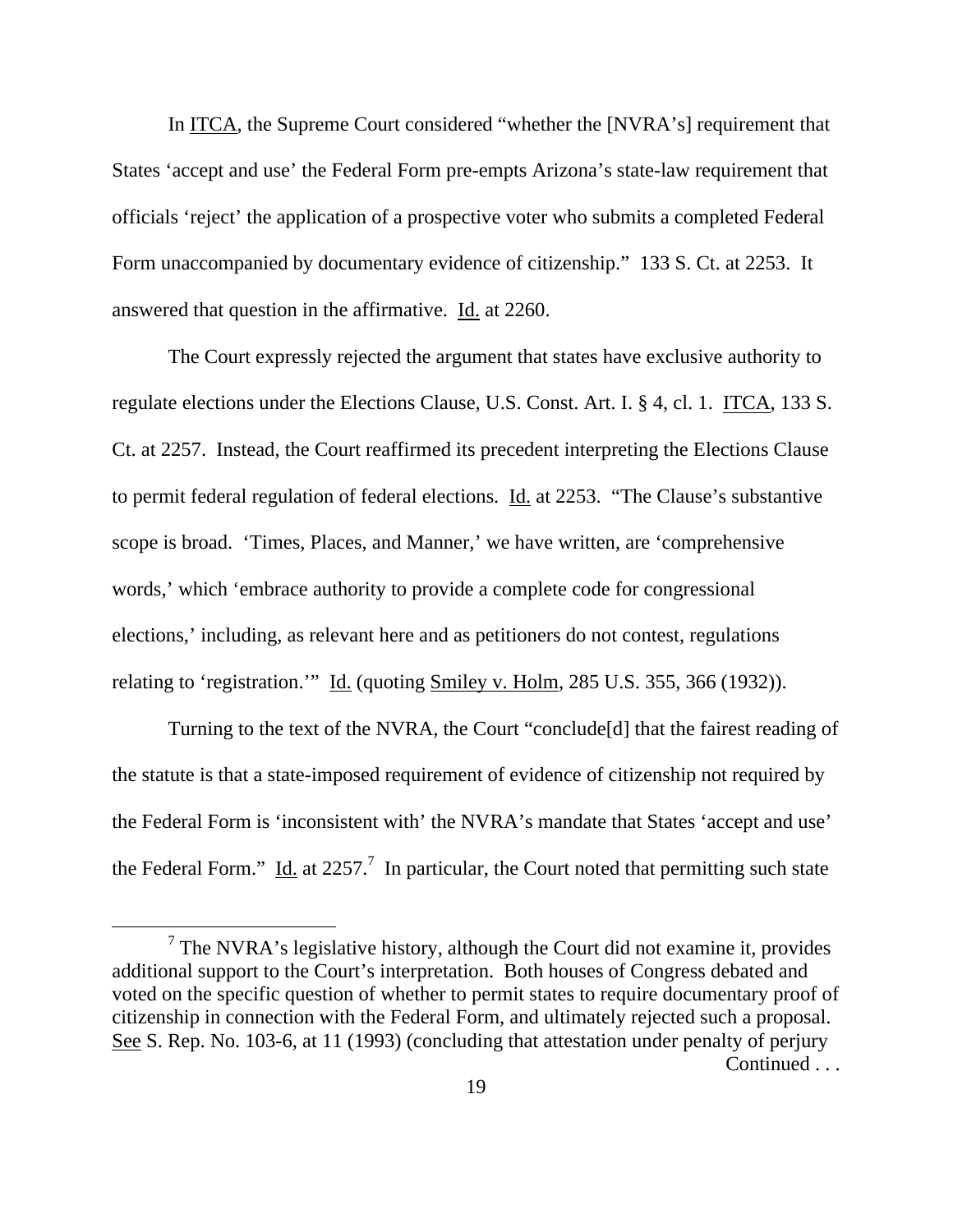alterations threatened to eviscerate the Form's purpose of "increas[ing] the number of eligible citizens who register to vote." Id. at 2256 (quoting 42 U.S.C. § 1973gg(b)). "Arizona's reading would permit a State to demand of Federal Form applicants every additional piece of information the State requires on its state-specific form. If that is so, the Federal Form ceases to perform any meaningful function. . . ." Id. Additionally, the Court observed that when Congress acts pursuant to the Elections Clause, courts should not assume reluctance to preempt state law. Id. at 2257. The Court therefore held that "42 U.S.C. § 1973gg-4 precludes Arizona from requiring a Federal Form applicant to submit information beyond that required by the form itself." Id. at 2260.

Even as the ITCA Court reaffirmed that the United States has authority under the Elections Clause to set procedural requirements for registering to vote in federal elections (i.e., that documentary evidence of citizenship may not be required), it noted that individual states retain the power to set substantive voter qualifications (i.e., that voters be citizens).<sup>8</sup> See id. at 2257-58. "The Elections Clause empowers Congress to regulate how federal elections are held, but not who may vote in them." Id. at 2257. In ITCA, the

 $\overline{a}$ 

and criminal penalties are "sufficient safeguards to prevent noncitizens from registering to vote"); 139 Cong. Rec. S2091 (1993) (proposing amendment that would allow states to require documentary proof of citizenship for registration); H.R. Rep. No. 103-66, at 23- 24 (1993) (Conf. Rep.) (rejecting amendment); 139 Cong. Rec. H2269, 2274-76 (1993) (deciding not to overturn Conference Committee's rejection of the amendment).

<sup>&</sup>lt;sup>8</sup> That federal authority to establish procedural rules can coexist with state authority to define substantive rights is familiar from other contexts, such as the federal rules of civil procedure. See, e.g., Shady Grove Orthopedic Associates, P.A. v. Allstate Ins. Co., 559 U.S. 393, 407 (2010); Lujan v. Regents of Univ. of Cal., 69 F.3d 1511, 1516 (10th Cir. 1995).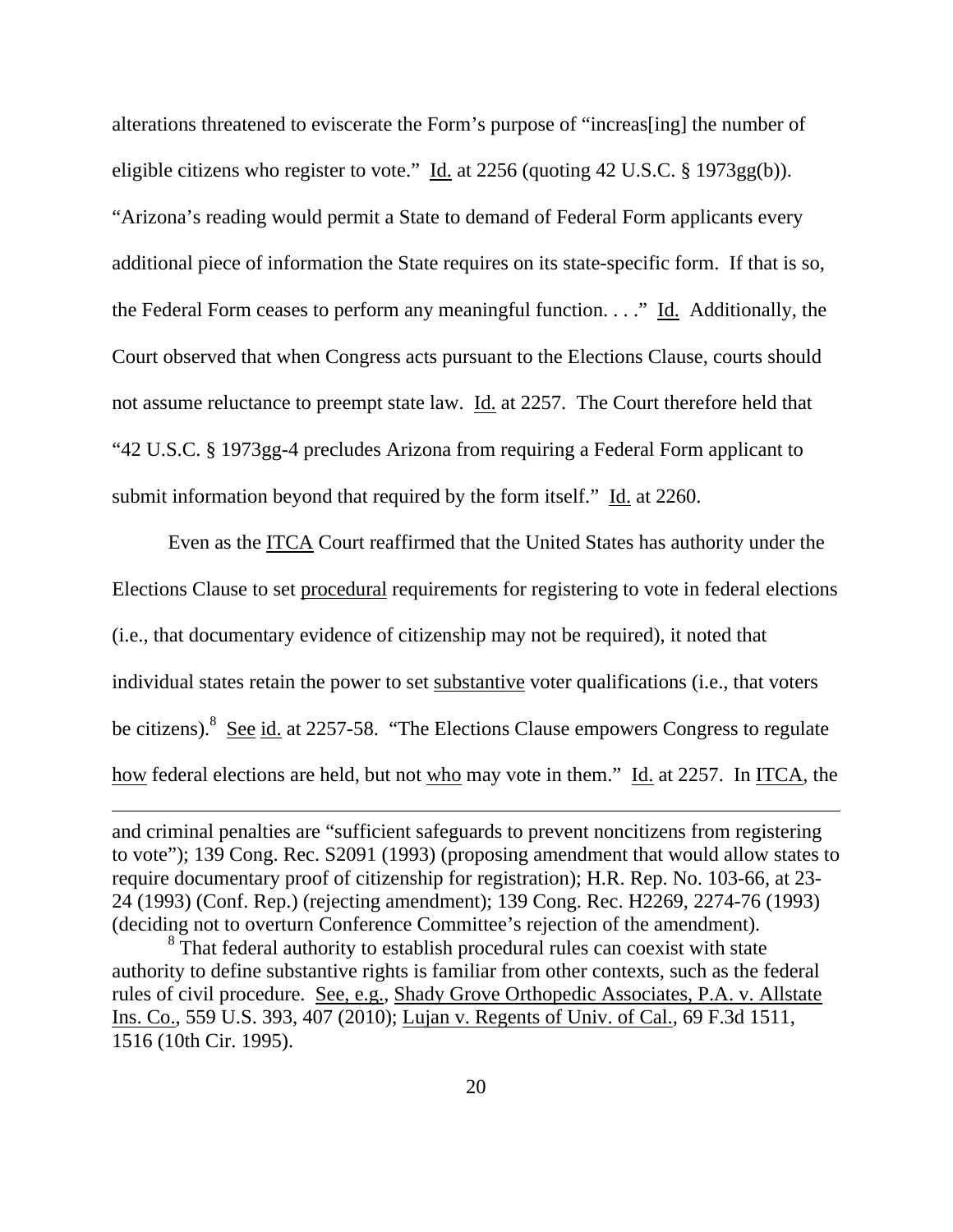Court explains that if federal enactments "precluded a State from obtaining information necessary for enforcement," this "would raise serious constitutional doubts." Id. at 2258-59. The Court did not have to resolve this potential constitutional question in ITCA, nor did it employ canons of statutory construction to avoid it, because such steps would only be necessary if Arizona could prove that federal requirements precluded it from obtaining information necessary to enforce its qualifications.

To prove preclusion, said the Court, "a State may request that the EAC alter the Federal Form to include information the State deems necessary to determine eligibility," and "may challenge the EAC's rejection of that request in a suit under the [APA]." Id. at 2259.<sup>9</sup> The Court's ruling would make no sense if the EAC's duty was nondiscretionary. "Arizona would have the opportunity to establish in a reviewing court that a mere oath will not suffice to effectuate its citizenship requirement and that the EAC is therefore under a nondiscretionary duty to include Arizona's concrete evidence requirement on the Federal Form." Id. at 2260. This framework makes neither the states nor the EAC exclusive arbiters of whether a procedural requirement precludes the enforcement of a voter qualification. Rather, each must support its position with evidence that will survive the evaluation of a reviewing court. Under the Court's approach, the EAC has a duty to

 $\frac{1}{9}$  $9$  In context, the ITCA opinion's reference to "the EAC's inaction" as the trigger for APA review uses the term "inaction" to encompass the EAC's denial of a state's request as well as the EAC's refusal to issue a final agency action at all. The opinion characterizes the EAC's 2006 denial of Arizona's request as an "agency action (or rather inaction)." ITCA, at 2260.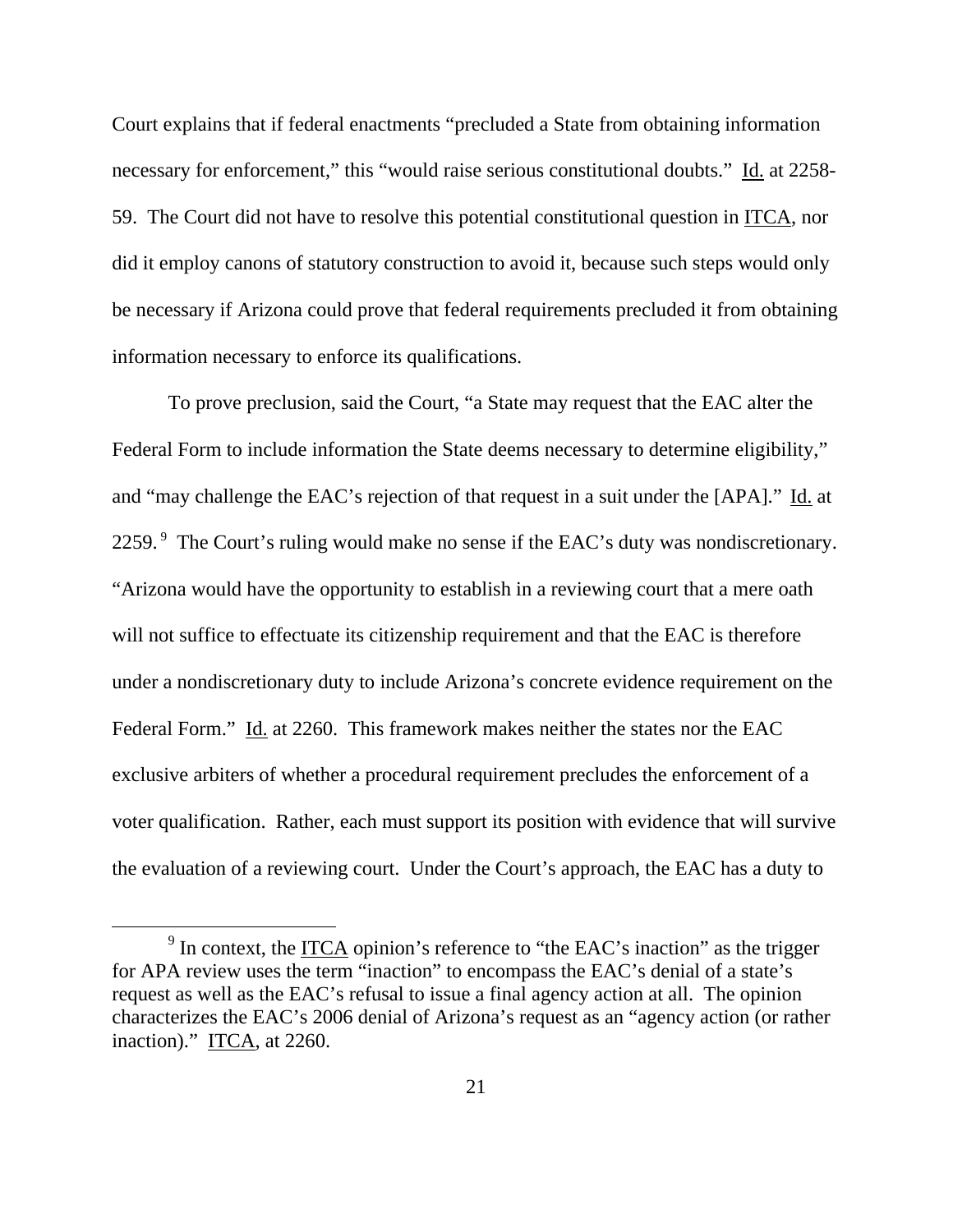include a state's requested text on the Federal Form only if a reviewing court holds, after conducting APA review, that excluding the requested text would preclude the state from enforcing its voter qualifications.

By contrast, the district court held that the states' averment that their requested text is necessary for enforcement was, on its own, sufficient to impose a nondiscretionary duty on the EAC. Kobach v. U.S. Election Assistance Comm'n, No. 13-CV-4095-EFM-TJJ, 2014 WL 1094957, at \*12 (D. Kan. Mar. 19, 2014) ("[T]he states' determination that a mere oath is not sufficient is all the states are required to establish."). This holding is inconsistent with the Supreme Court's statements that states must "request" (rather than direct) the EAC to include the requested text, and must "establish" (rather than merely aver) their need for it. See ITCA, 133 S. Ct. at 2259-60. Moreover, the Court explained that states may "assert . . . that it would be arbitrary for the EAC to refuse to include" a requested instruction, and support that assertion by comparison with other EAC decisions. Id. at 2260.Were a state's mere averments truly sufficient to obligate the EAC to grant its requests, there would be no need for states to advance and substantiate an argument that their requests had been arbitrarily refused.

We accordingly conclude that the district court incorrectly interpreted the NVRA as subjecting the EAC to a nondiscretionary duty to approve state requests. The EAC does have discretion to reject such requests, subject to judicial review of its decisions under the APA.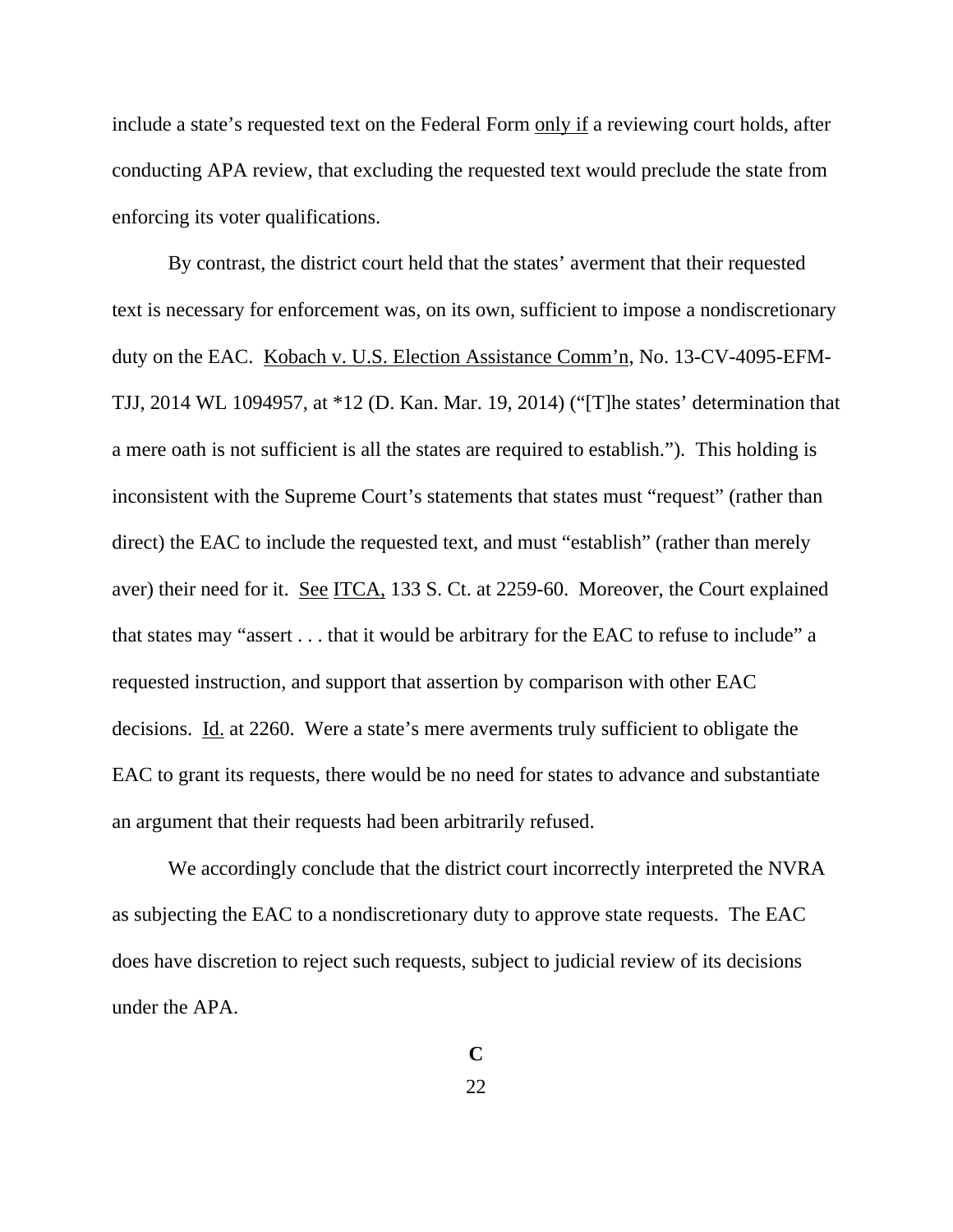Next, we hold that the Executive Director's decision to reject the states' request was a consistent and valid exercise of limited subdelegated authority. Kobach and Bennett have thus failed to carry the burden ITCA establishes for them: to convince a court conducting APA review that the denial of their request precluded them from obtaining information that is "necessary" to enforce their respective states' voter qualifications. See 133 S. Ct. at 2260.

The Executive Director's decision was an informal adjudication carried out pursuant to 5 U.S.C.  $\S 555$ <sup>10</sup> An informal adjudication must be reversed if it is "arbitrary, capricious, an abuse of discretion, or otherwise not in accordance with law." 5 U.S.C. § 706(2)(A); City of Colo. Springs v. Solis, 589 F.3d 1121, 1131, 1134 (10th Cir. 2009). This standard of review is "very deferential" to the agency's determination, and a presumption of validity attaches to the agency action such that the burden of proof rests with the party challenging it. W. Watersheds Project v. Bureau of Land Mgmt., 721 F.3d 1264, 1273 (10th Cir. 2013); accord Aviva Life & Annuity Co. v. FDIC, 654 F.3d 1129, 1131 (10th Cir. 2011); Ecology Ctr., Inc. v. U.S. Forest Serv., 451 F.3d 1183, 1188 (10th Cir. 2006). A court applying the arbitrary-and-capricious standard of review must "ascertain whether the agency examined the relevant data and articulated a rational connection between the facts found and the decision made." Aviva Life, 654 F.3d at

 $10$  Unless a statute requires otherwise, agencies have "flexibility" to decide that a full evidentiary hearing is unnecessary in an informal adjudication. Cascade Natural Gas Corp. v. FERC, 955 F.2d 1412, 1425-26 (10th Cir. 1992).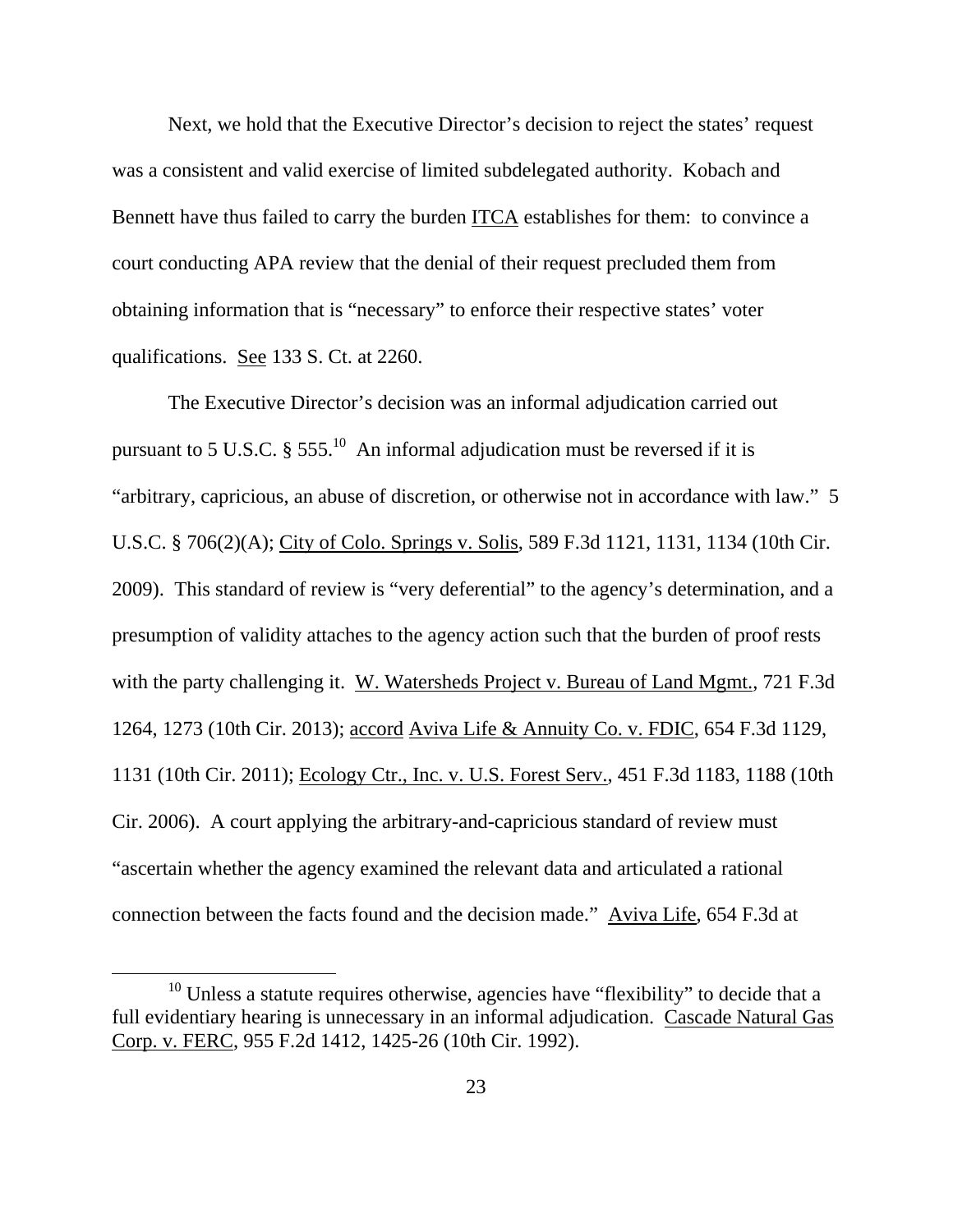$1131.<sup>11</sup>$ 

Although Kobach and Bennett complain that the Executive Director did not apply a particular standard of proof, they misunderstand the nature of informal adjudications. When an agency undertakes an informal adjudication, we require only that "the grounds upon which the agency acted . . . be clearly disclosed in, and sustained by, the record." Olenhouse v. Commodity Credit Corp., 42 F.3d 1560, 1575 (10th Cir. 1994). The Executive Director's detailed memorandum clearly discloses the grounds for its decision.

Kobach and Bennett also charge that the Executive Director did not accurately evaluate the evidence before her. We disagree. The Executive Director supported her conclusion in detail with evidence in the record, rationally connected that evidence to the conclusions that she drew, and was fully consistent with the EAC's own regulations and prior reasonable interpretation of the NVRA in its 2006 response to Arizona. Specifically, the Executive Director's decision discussed in significant detail no fewer than five alternatives to requiring documentary evidence of citizenship that states can use to ensure that noncitizens do not register using the Federal Form. Kobach and Bennett do

 $11$  Some amici contend that the Executive Director's decision should be subject to de novo review in its entirety, but Kobach and Bennett propose de novo review only for constitutional disputes. Their briefs argue that the decision should be reversed as arbitrary and capricious, not that this court should engage in de novo review of the factual basis for that decision. Accordingly, we review the decision under the arbitrary-andcapricious standard. Arbitrary-and-capricious review would be appropriate even had the EAC's lack of a quorum rendered the Executive Director's decision procedurally suspect. See Teamsters, 765 F.3d at 1204-05 (applying arbitrary-and-capricious review to NLRB decision made without a quorum).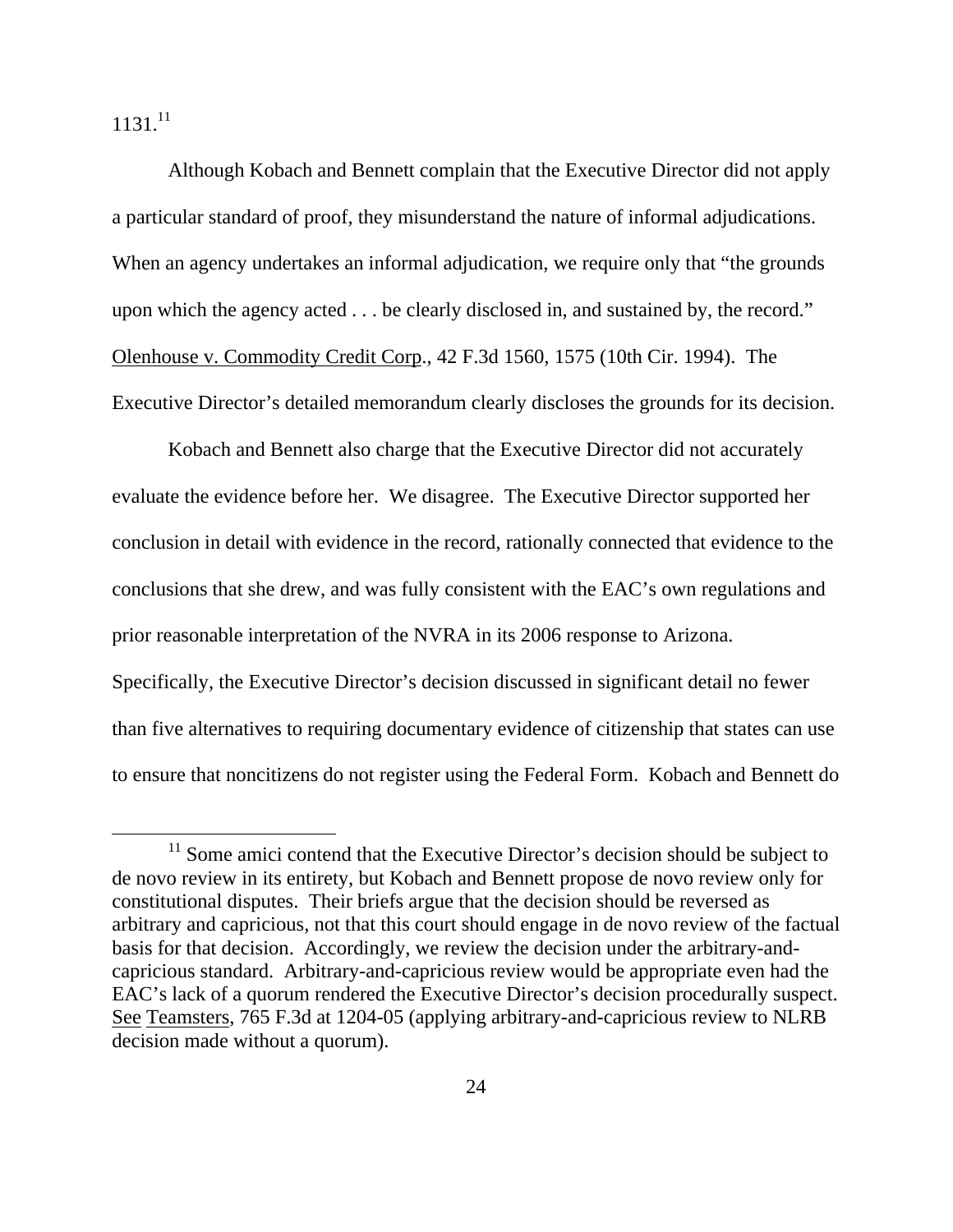not dispute that these means exist, and merely contend that they are overly onerous. But, in ITCA, the Court stated that the states must carry their burden "to establish in a reviewing court that a mere oath will not suffice." ITCA, 133 S. Ct. at 2260. Generalized complaints that the memorandum's suggested approaches present logistical difficulties do not meet ITCA's standard.

The states have failed to meet their evidentiary burden of proving that they cannot enforce their voter qualifications because a substantial number of noncitizens have successfully registered using the Federal Form. Nor do they raise the argument that the Court suggested states might offer as part of an APA challenge: that the denial of their request was inconsistent with the EAC's granting other states' requests. Id. Even if we credited all of Kobach's and Bennett's criticisms of the Executive Director's decision, the states simply did not provide the EAC enough factual evidence to support their preferred outcome.

Moreover, had the EAC accepted the states' requests, it would have risked arbitrariness, because Kobach and Bennett offered little evidence that was not already offered in Arizona's 2005 request, which the EAC rejected. Changing course and acceding to their requests absent relevant new facts would conflict with the EAC's earlier decision. See In re FCC 11-161, 753 F.3d at 1142 (noting that "[t]he arbitrary-andcapricious standard requires an agency to provide an adequate explanation to justify treating similarly situated parties differently" (quotation omitted)); see also Eagle Broad. Grp., Ltd. v. FCC, 563 F.3d 543, 551 (D.C. Cir. 2009) (observing that "an agency may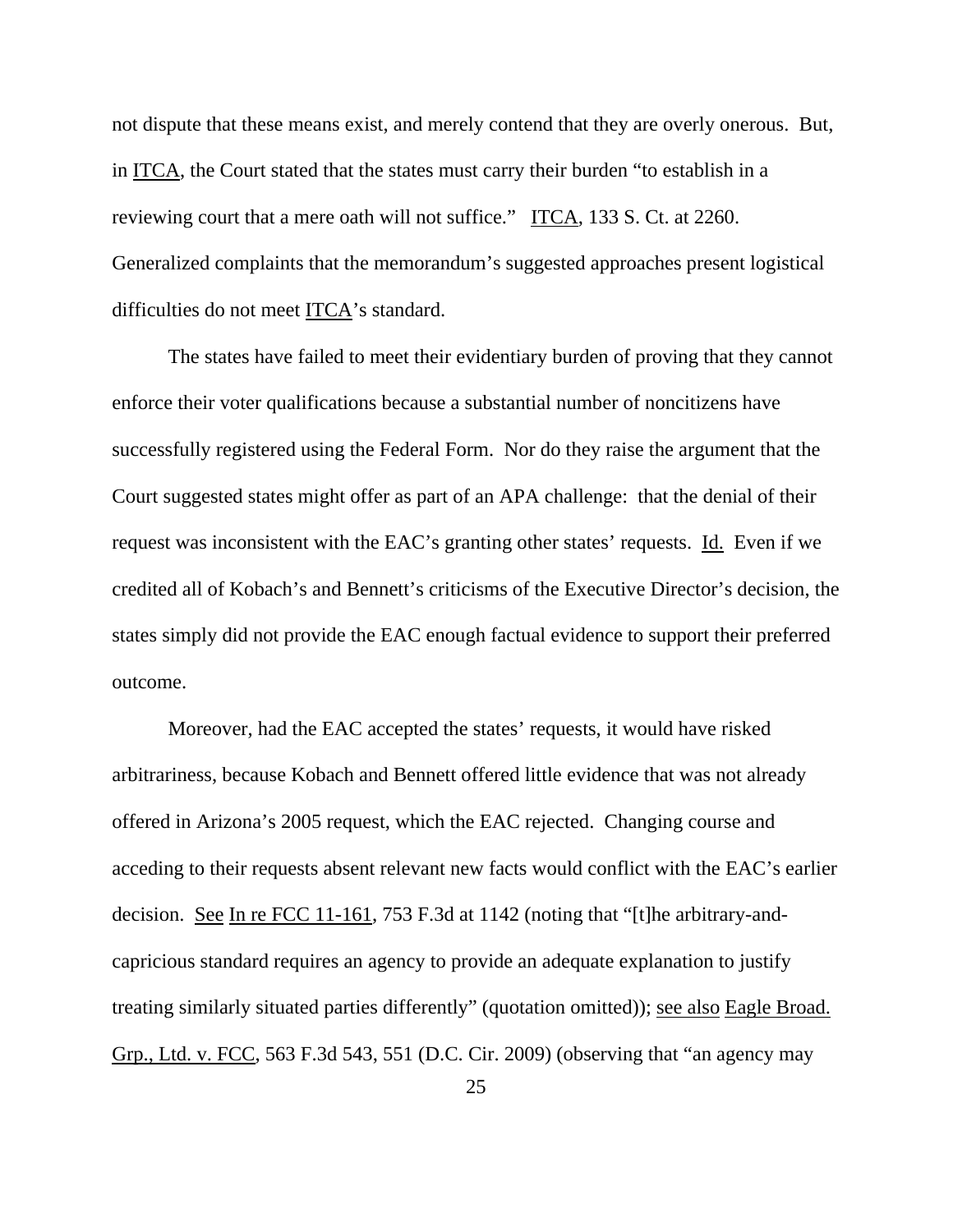not treat like cases differently" and that "an agency's unexplained departure from precedent must be overturned as arbitrary and capricious" (citations omitted)).

## **D**

Finally, we consider the states' constitutional claims. Kobach and Bennett argue that the EAC's denial creates an unconstitutional preclearance regime. See Shelby Cnty. v. Holder, 133 S. Ct. 2612, 2631 (2013). They also argue that states' constitutional powers to enforce voter qualifications trump Congress' Elections Clause power to enact regulations governing the procedures for federal elections.

**1** 

Unlike the statute at issue in Shelby County, the NVRA does not require preclearance of state election laws. Cf. id. at 2624. Instead, the NVRA establishes that the Federal Form for voter registration can only be modified by the federal government, not directly by states, and that states must "accept and use" the Federal Form to register voters for federal elections. See ITCA, 133 S. Ct. at 2259. The NVRA therefore leaves Arizona and Kansas free to choose whether to impose a documentary evidence of citizenship requirement on voters in state elections.<sup>12</sup>

Accordingly, Shelby County does not cast doubt on the NVRA's constitutionality

<sup>&</sup>lt;sup>12</sup> Whether Kansas' or Arizona's own constitutions permit this requirement is not before us in this case. See Belenky v. Kobach, 13-4150-EFM-KMH, 2014 WL 1374048, at \*4 (D. Kan. Apr. 8, 2014) (unpublished) (remanding to state court a lawsuit alleging that Kansas's imposition of proof-of-citizenship requirements on registrants using the state form violates the Kansas constitution and Kansas statutes).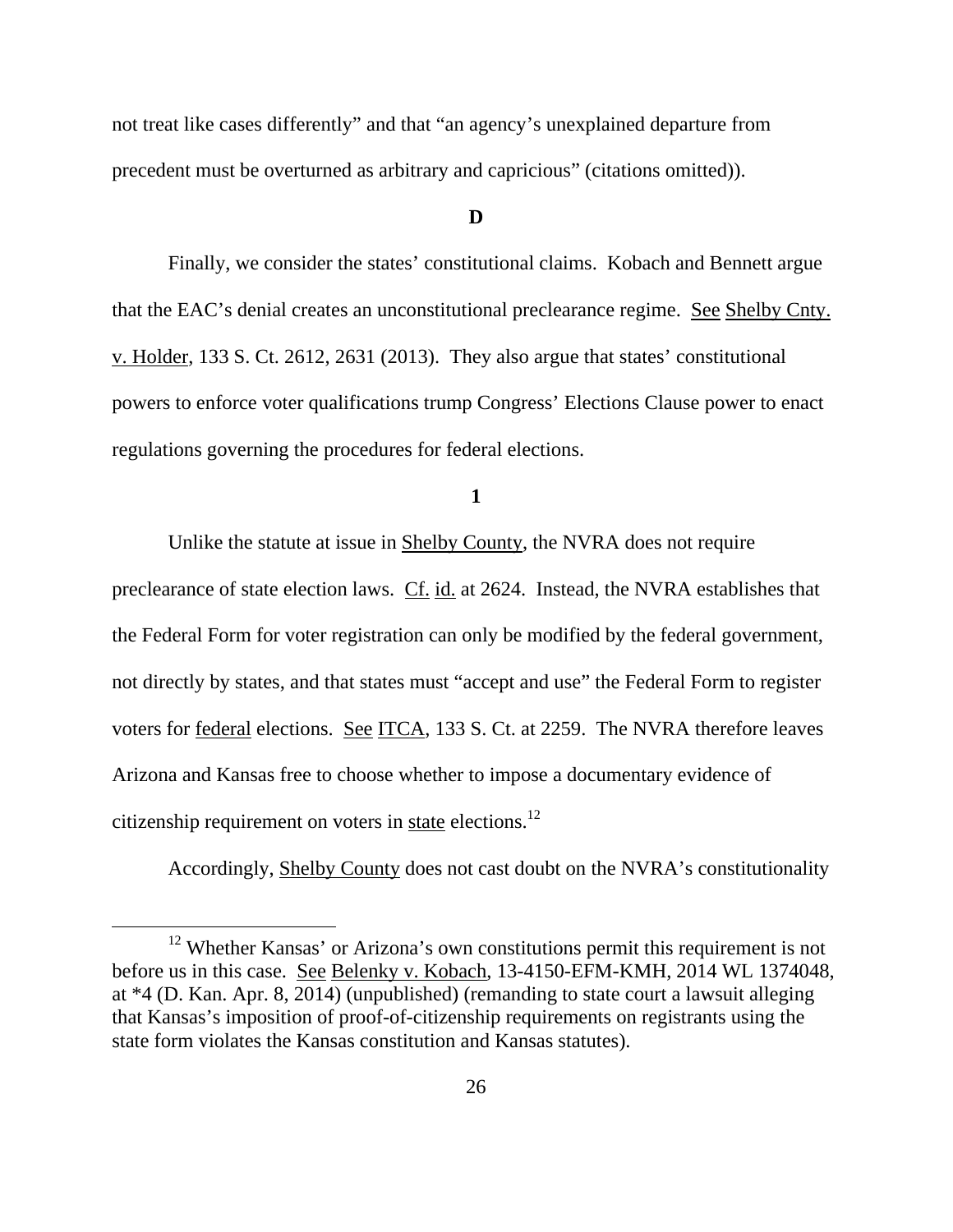as interpreted in ITCA. Rather, Shelby County cites ITCA for the proposition that the federal government retains "significant control over federal elections." Shelby County, 133 S. Ct. at 2623.13 Far from undermining ITCA, Shelby County reaffirms its core holding.

**2** 

Kobach's and Bennett's argument that the states' Qualifications Clause powers trump Congress' Elections Clause powers is foreclosed by precedent. In ITCA, the Court clearly held that Congress' Elections Clause powers preempt state laws governing the "Times, Places and Manner" of federal elections, including voter registration laws. 133 S. Ct. at 2253. Citing the Federalist Papers, the Court noted that the Framers expressly rejected giving the states exclusive authority to regulate federal elections because "an exclusive power of regulating elections for the national government, in the hands of the State legislatures, would leave the existence of the Union entirely at their mercy." Id.<sup>14</sup> Only the dissenting opinion by Justice Thomas endorses the theory that Arizona and Kansas press before this court. Id. at 2266-69 (Thomas, J., dissenting). The dissent proves the point.

 $13$  Shelby County signals unanimous support for this proposition. The four dissenters regarded ITCA as consistent with their claim that "Congress holds the lead rein in making the right to vote equally real for all U.S. citizens." Shelby County, 133 S. Ct. at 2637 n.2 (Ginsburg, J., dissenting).

 $14$  In ITCA, the Court noted that this "prospect seems fanciful today." 133 S. Ct. at 2253. But during oral argument in the district court, the states took the position that there were no limits on their ability to include requirements on the Federal Form so long as those requirements reflected valid state law enactments.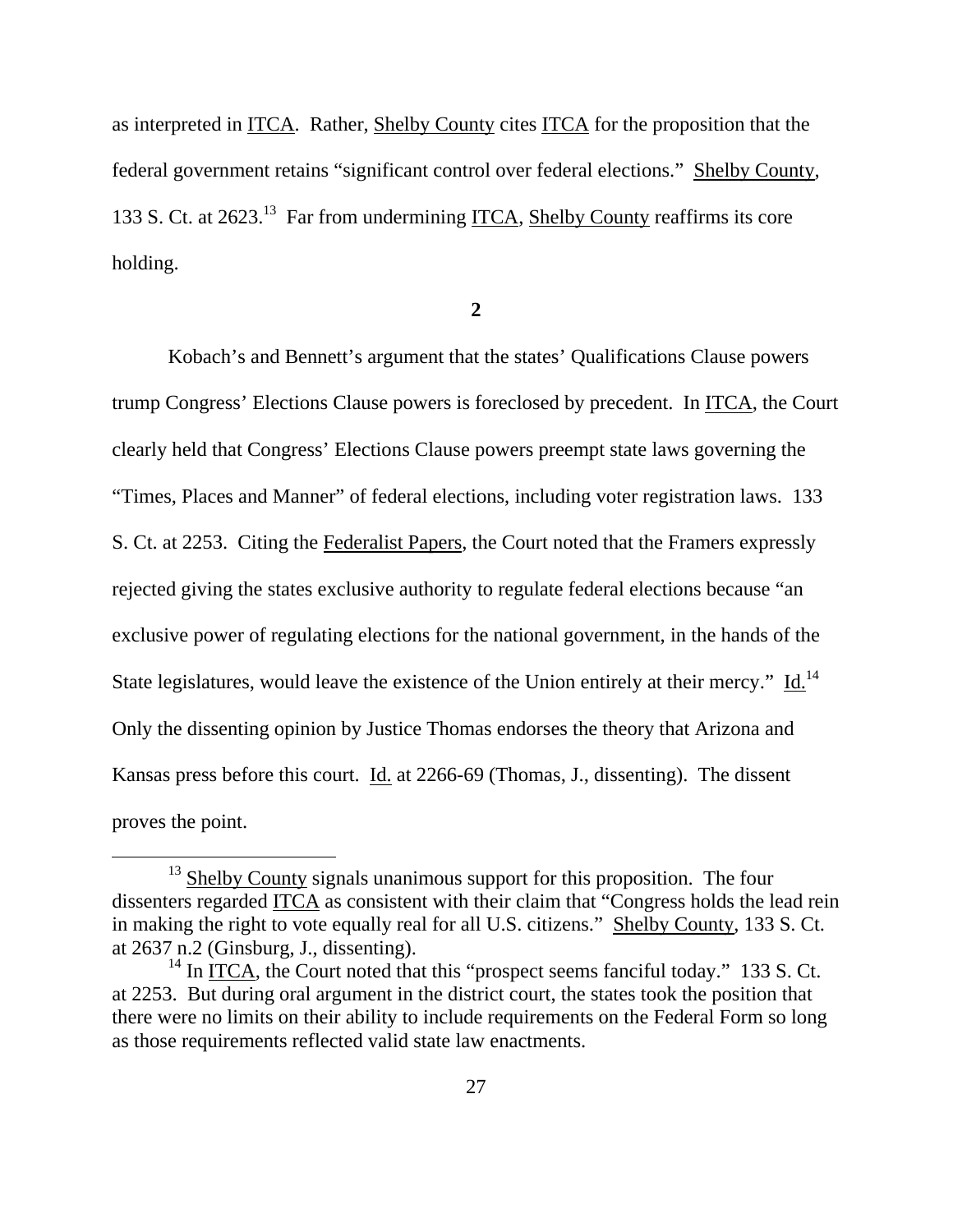With the Supreme Court's recent precedent squarely against their position, we cannot accept Kobach's and Bennett's contention that states' Qualifications Clause powers trump Congress' Elections Clause powers. Nor can we credit their contention that the EAC's refusal to modify the Federal Form unconstitutionally precludes them from enforcing their laws intended to prevent noncitizen voting. As discussed in Section II.C, supra, there are at least five alternate means available to the states to enforce their laws, and they have not provided substantial evidence of noncitizens registering to vote using the Federal Form.

#### **III**

 In sum, the EAC had valid authority under HAVA to subdelegate decisionmaking authority to its Executive Director relating to the contents of the Federal Form. Under the unique circumstances of this case (involving a quorum-less EAC), an appeal from the Executive Director's decision to deny the states' requests to modify the contents of the Federal Form was impracticable. Consequently, the Executive Director's decision constitutes final agency action. And that action—which fell within the bounds of the subdelegation that the EAC issued when it had a quorum—was procedurally valid. Contrary to Kobach's and Bennett's claims, the NVRA does not impose a ministerial duty on the EAC to approve state requests to change the Federal Form. The Executive Director's denial of the states' requests survives our APA review, and the states' constitutional claims are unavailing. We therefore **REVERSE** the ruling of the district court and **REMAND** the case to the district court with instructions to vacate its order